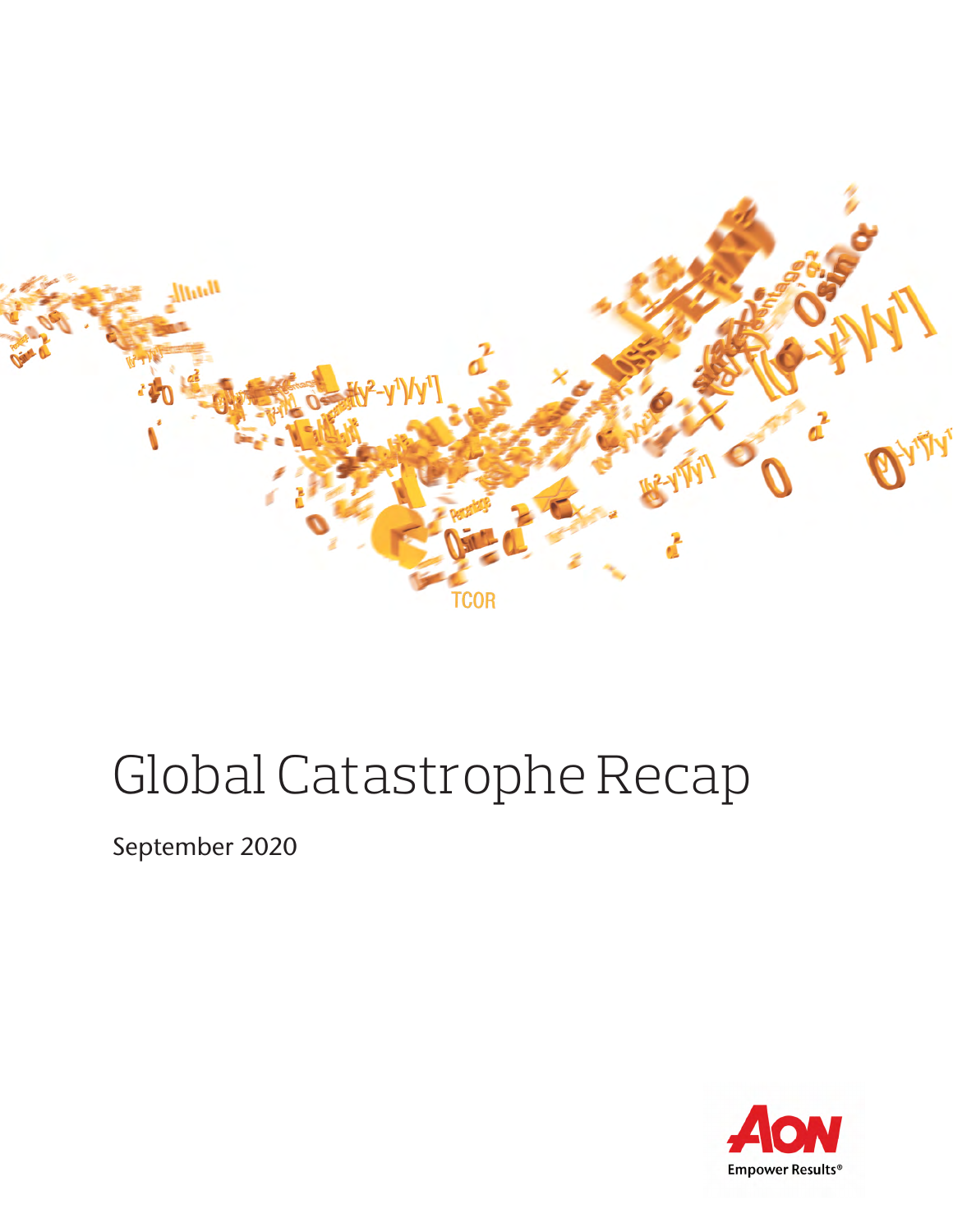## Table of Contents

| <b>Executive Summary</b>                                | 3              |
|---------------------------------------------------------|----------------|
| <b>United States</b>                                    | $\overline{4}$ |
| Remainder of North America (Non-US)                     | 5              |
| South America                                           | 5              |
| Europe                                                  | 6              |
| Middle East                                             | 6              |
| Africa                                                  | 7              |
| Asia                                                    | 7              |
| Oceania (Australia, New Zealand, South Pacific Islands) | 9              |
| Appendix                                                | 10             |
| Updated 2020 Data: January-August                       | 10             |
| <b>Additional Report Details</b>                        | 17             |
| <b>Contact Information</b>                              | 18             |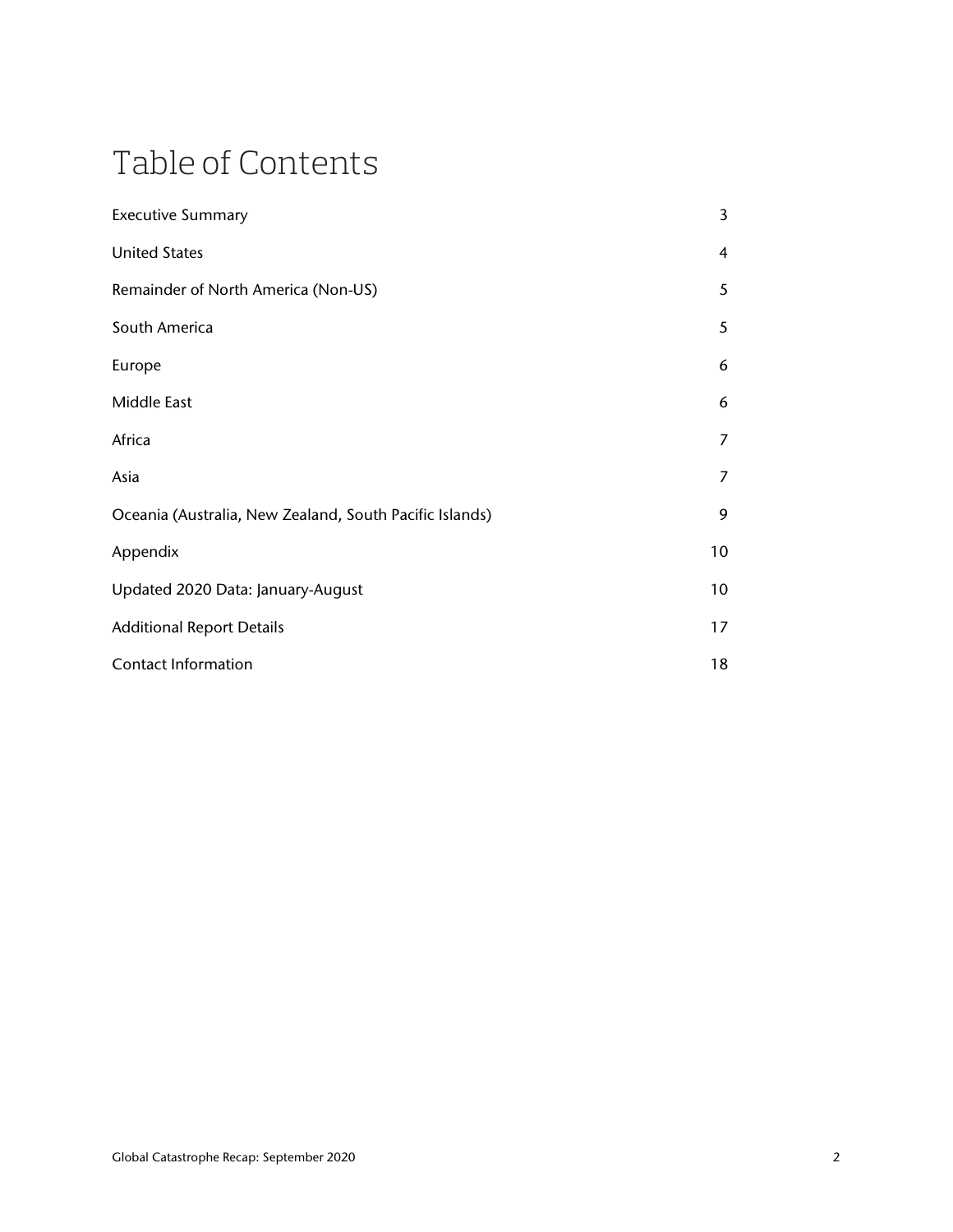## Executive Summary

- Historic wildfires continue to burn across the Western U.S.; insurers face multi-billion-dollar bill
- Sally & Beta make U.S. landfalls as the Atlantic Hurricane Season reaches 23 named storms thus far
- Monsoon rains persist in parts of Asia as the seasonal economic financial toll reaches USD45 billion

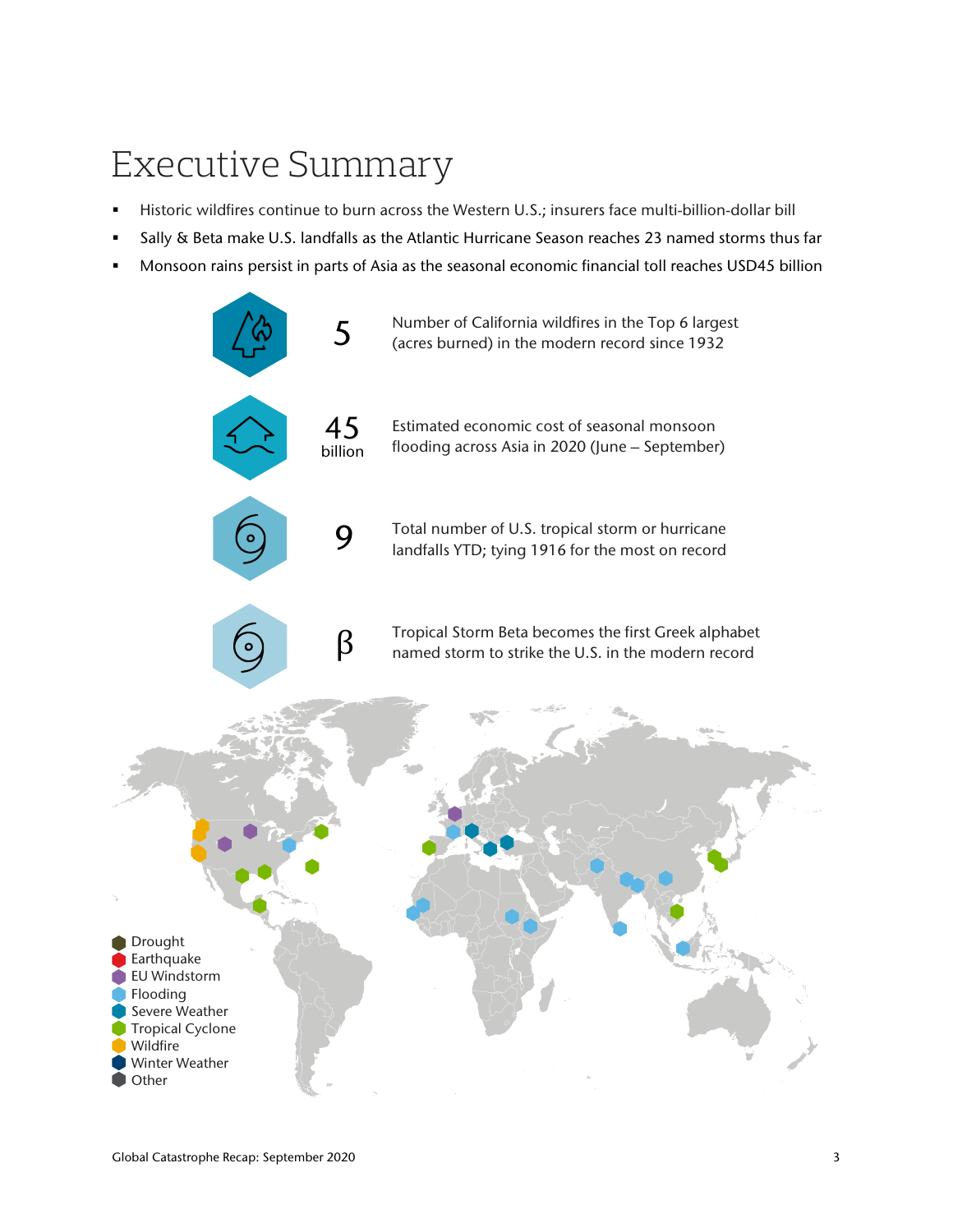## United States

| Date        | Event                     | Location           | <b>Deaths</b>  | Structures/<br><b>Claims</b> | <b>Economic Loss</b><br>(USD) |
|-------------|---------------------------|--------------------|----------------|------------------------------|-------------------------------|
| 08/16-10/01 | <b>Beachie Creek Fire</b> | Oregon             | 4              | Thousands                    | 100s of Millions              |
| 08/16-10/01 | <b>SCU Complex Fire</b>   | California         | $\overline{0}$ | $2,000+$                     | $175+$ million                |
| 08/17-09/22 | <b>CZU Complex Fire</b>   | California         | 1              | $12,000+$                    | $3.5+$ billion                |
| 08/17-10/02 | LNU Complex Fire          | California         | 5              | $11,000+$                    | $1.6+$ billion                |
| 08/18-09/04 | <b>Carmel Fire</b>        | California         | $\mathbf{0}$   | $1,000+$                     | 100+ million                  |
| 08/18-10/01 | North Complex Fire        | California         | 15             | Thousands                    | $1+$ billion                  |
| 09/04-10/01 | <b>Creek Fire</b>         | California         | $\mathbf 0$    | $5,000+$                     | 575+ million                  |
| 09/05-09/06 | Severe Weather            | Midwest            | $\overline{0}$ | $14,000+$                    | $165+$ million                |
| 09/06-09/14 | <b>Babb Fire</b>          | Washington         | $\mathbf 0$    | $2,000+$                     | 150+ million                  |
| 09/06-10/01 | <b>Bobcat Fire</b>        | California         | $\overline{0}$ | Thousands                    | $100+$ million                |
| 09/07-09/15 | Almeda Drive Fire         | Oregon             | 3              | $5,500+$                     | 750+ million                  |
| 09/07-10/01 | Holiday Farm Fire         | Oregon             | 1              | Thousands                    | 100s of Millions              |
| 09/07-09/09 | Severe Weather            | West               | 1              | $35,000+$                    | 375+ million                  |
| 09/08-10/01 | <b>Riverside Fire</b>     | Oregon             | $\mathbf 0$    | Thousands                    | 100s of Millions              |
| 09/08-09/19 | Echo Mountain Fire        | Oregon             | 0              | Thousands                    | $100+$ million                |
| 09/08-10/01 | <b>Slater Fire</b>        | California, Oregon | 2              | Thousands                    | 100s of Millions              |
| 09/11-09/18 | Flooding                  | Mid-Atlantic       | 0              | $2,000+$                     | 10s of Millions               |
| 09/11-09/18 | <b>Hurricane Sally</b>    | Southeast          | 8              | 225,000+                     | 5+ billion                    |
| 09/20-09/25 | Tropical Storm Beta       | Plains, Southeast  | 1              | Thousands                    | 100+ million                  |
| 09/27-10/01 | <b>Glass Fire</b>         | California         | $\overline{0}$ | Thousands                    | $1+$ billion                  |

Significant wildfires continued to burn across parts of the U.S. West throughout September. At least 43 people died in seasonal fire-related incidents. The fires were particularly impactful in California, Oregon, Washington, and Colorado. Record heat, minimal precipitation, and two notably strong offshore wind events led to rapid expansion of the fires. In 2020 to date, the U.S. has reported a record 22 fires with at least 100,000 acres (40,468 hectares) burned. In California alone, five of the state's six largest fire events since 1932 were recorded in August and September; along with five of the state's top 20 most destructive fires on record. Thousands of homes and other structures were also destroyed in Oregon and Washington. Total direct economic costs from the fires across California, Oregon, and Washington alone were likely to reach well into the billions of dollars (USD). This will additionally result in a multi-billion-dollar payout for insurers.

Severe storms propagated through portions of Minnesota, Iowa, Wisconsin, and Illinois on September 5-6. This event brought reports of hailstones approaching and exceeding 2.0 inches (5.1 centimeters) to regions of Minnesota. A maximum measured straight-line wind gust of 83 mph (133 kph) occurred in Iowa. Numerous instances of downed trees and powerlines were reported throughout the affected regions. Total economic losses were estimated at USD165 million; most of which was covered by insurance.

An anomalously strong cold front that progressed across the western two-thirds of the country from September 7-9 spawned high winds which topped hurricane-force and caused notable damage in parts of Utah and Idaho. One person was killed. No less than 170,000 customers lost power in Utah. Total economic losses were estimated at USD375 million.

A narrow corridor of extremely heavy precipitation across portions of Maryland, Virginia, and the District of Columbia (D.C.) produced rainfall amounts approaching and exceeding 3 to 6 inches (75 to 150 millimeters) on September 10. Numerous water rescues were performed, as rising flooding waters affected transportation and trapped motorists. Total economic and insured losses were estimated in the low millions (USD).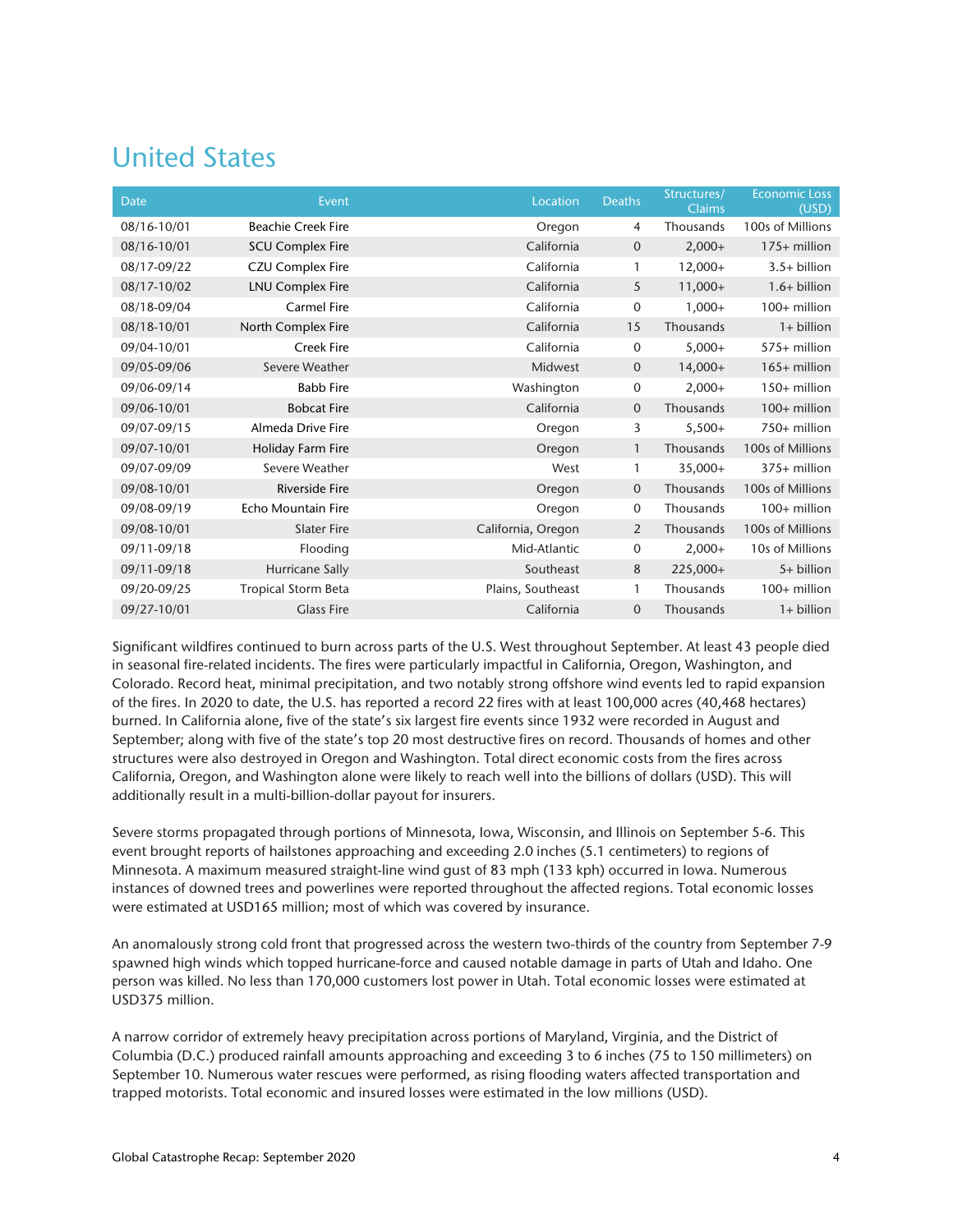After bringing heavy rains and flooding to South Florida and the Florida Keys on September 11-12, Hurricane Sally came ashore near Gulf Shores, Alabama on September 16 as a 105 mph (165 kph) Category 2 storm. At least eight fatalities and several injuries were reported. In addition to hurricane force wind gusts and notable storm surge, the storm prompted significant rainfall across coastal sections of Alabama and the Florida Panhandle, where 20 to 30 inches (500 to 750 millimeters) of precipitation was reported. Afterwards, the slow-moving cyclone brought torrential rainfall and severe weather well-inland with flooding observed in parts of Georgia and the Carolinas. Total economic losses were estimated beyond USD5 billion. Public and private insurance losses exceeded USD2.5 billion.

Tropical Storm Beta meandered in the Gulf of Mexico before making landfall along the southern end of the Matagorda Peninsula near Port O'Connor (Texas) on September 21 with maximum sustained winds of 45 mph (75 kph). The storm's slow movement brought heavy rainfall and flash flooding to coastal Texas and Louisiana before its remnants progressed over the Southeast and Mid-Atlantic states between September 21-25. One of the Top 5 wettest three-day rainfall totals on record in Houston was recorded, along with major flooding elsewhere in Harris County (Texas). Total economic losses were estimated to exceed USD100 million.

## Remainder of North America (Non-U.S.)

| Date        | Event              | <b>Location</b> | <b>Deaths</b> | Structures/<br>Claims | Economic Loss<br>(USD). |
|-------------|--------------------|-----------------|---------------|-----------------------|-------------------------|
| 09/02-09/04 | Hurricane Nana     | Central America |               | <b>Thousands</b>      | $20+$ million           |
| 09/13-09/14 | Hurricane Paulette | <b>Bermuda</b>  |               | <b>Hundreds</b>       | <b>Millions</b>         |
| 09/17-09/24 | Hurricane Teddy    | Canada          |               | <b>Hundreds</b>       | <b>Millions</b>         |

Hurricane Nana made landfall along the coast of Belize between Dangriga and Placecia at 1:00 AM CDT (6:00 UTC) on September 3 with maximum wind speeds of 75 mph (120 kph) – equivalent to a low-end Category 1 storm on the Saffir-Simpson Hurricane Wind Scale. Nana brought flooding rains to portions of Belize, Honduras, Guatemala, and southern Mexico. Notable crop damage occurred in Belize. Total combined economic losses were estimated in the tens of millions (USD).

Hurricane Paulette impacted the island of Bermuda in the morning hours of September 14 as a strengthening Category 1 storm, bringing maximum sustained winds of 85 mph (140 kph) with locally higher gusts. The large eye of Paulette completely crossed the Island of Bermuda. The storm resulted in an island-wide power outage and reports of downed trees. Total economic losses were anticipated to be negligible as most structures on Bermuda are built to withstand hurricane-force winds.

Hurricane Teddy, a one-time Category 4 storm over the open waters of the Atlantic Ocean, weakened and transitioned to an extratropical cyclone before approaching Canada. Post-Tropical Storm Teddy and its very large wind field made landfall near Ecum Secum, Nova Scotia on September 23 with maximum sustained winds of 65 mph (100 kph). Teddy brought very high waves, strong winds, and heavy rainfall to portions of Nova Scotia, and Newfoundland and Labrador. Total economic and insured losses were anticipated to be in the low millions (CAD).

## South America

| <b>Date</b> | Fvent | Location Deaths | Claims | Structures/ Economic Loss<br><b>YUSDI</b> |
|-------------|-------|-----------------|--------|-------------------------------------------|
|             |       |                 |        |                                           |

No major natural disaster events were recorded in South America during the month of September.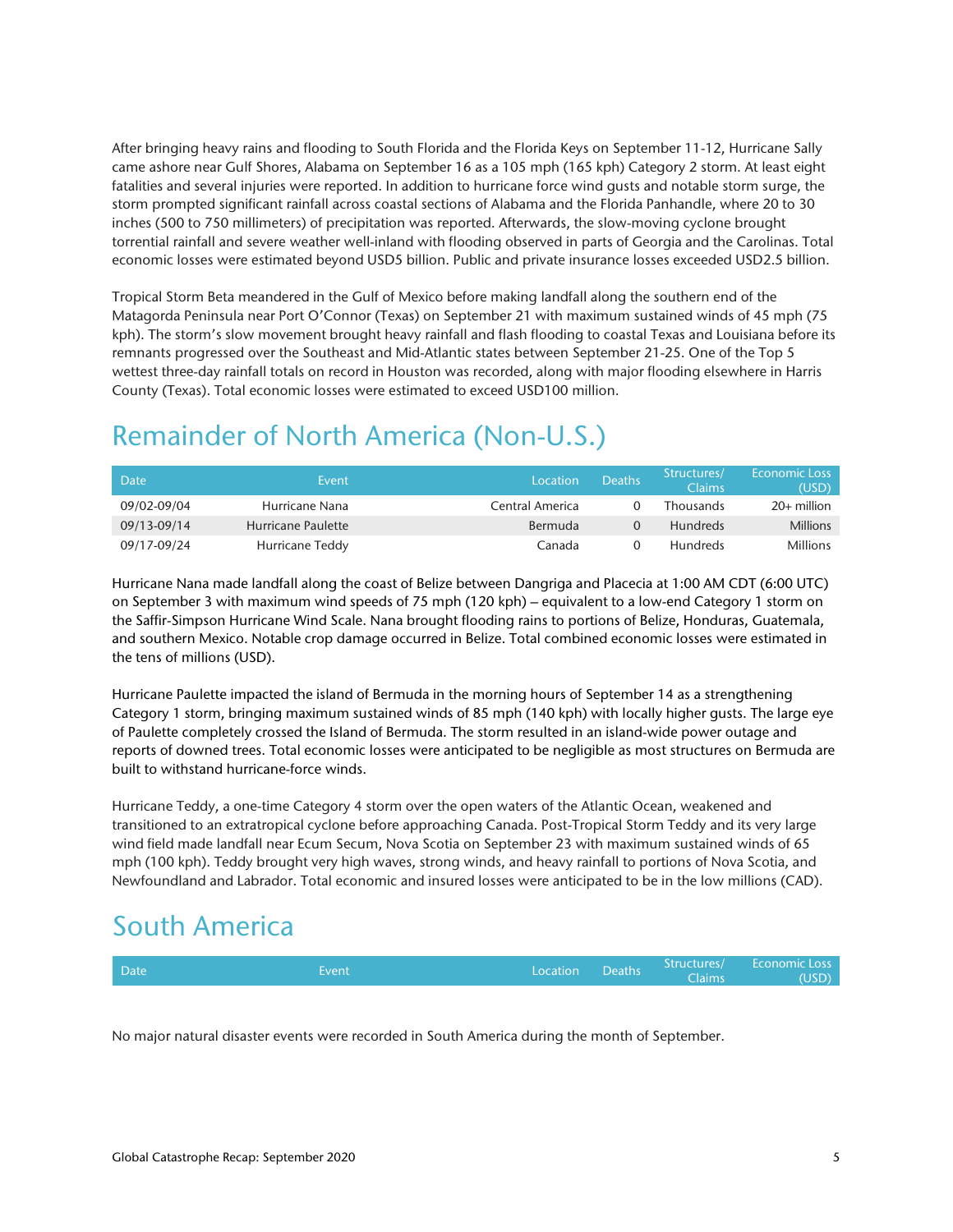## Europe

| Date        | Event                   | Location        | <b>Deaths</b> | Structures/<br>Claims | <b>Economic Loss</b><br>(USD) |
|-------------|-------------------------|-----------------|---------------|-----------------------|-------------------------------|
| 09/15-09/20 | Storm lanos             | Greece          | 4             | Thousands             | $100+$ million                |
| 09/18-09/19 | Subtropical Storm Alpha | Portugal, Spain |               | <b>Hundreds</b>       | <b>Millions</b>               |
| 09/19       | Flooding                | France          | 0             | $1.000 +$             | $30+$ million                 |
| 09/25-09/27 | Severe Weather          | Italy           |               | <b>Thousands</b>      | 10s of millions               |
| 09/26-09/27 | Windstorm Odette        | Belgium         |               | <b>Hundreds</b>       | Millions                      |

Medicane Ianos brought rough seas, damaging winds, and flooding rainfall to western and southern regions of Greece between September 17-20. The most significant impacts occurred in portions of the Ionian Islands and Thessaly. Ianos resulted in at least four deaths. Total economic and insured losses were expected to reach USD100 million.

Subtropical Storm Alpha made landfall along the coast of Portugal near Figueira Da Foz (north of Lisbon) on September 18 with maximum sustained winds of 50 mph (85 kph). Alpha brought heavy rainfall, flooding, and isolated tornadoes to portions of central Portugal and Spain, resulting in one fatality. Total economic and insured losses were anticipated to be in the millions (EUR).

Flash flooding impacted parts of the Gard department in southern France on September 19 when up to 750 millimeters (29.5 inches) of rain fell within a 12-hour period in a phenomenon known as a 'Mediterranean episode'. Among the worst affected was the municipality of Valleraugue. At least 1,000 homes were damaged and further losses were noted on infrastructure.

A severe weather outbreak with widespread effects felt across Italy occurred on September 25-27; it produced large hail, waterspouts and tornadoes, and strong winds. The most affected regions were Veneto, Lombardia, Friuli-Venezia-Giulia, Toscana, Lazio, Campania, Basilicata and Sardegna. Large hail affected agricultural land in Veneto, particularly in the areas north of Vicenza and north of Treviso. Total losses in the sector were tentatively estimated in the tens of millions EUR nationwide.

Coastal areas of western Belgium were hit by Windstorm Odette on September 26-27. Effects were minor, although gusty winds and high waves on the North Sea coast caused some damage in West Flanders, Belgium; particularly in Middelkerke, De Panne, Koksijde, Nieuport and elsewhere. Hundreds of vehicles were reported to be damaged and left in need of repair after being partially covered or buried by sand blown from the beaches by strong winds.

## Middle East

| Date  | Event          | Location | <b>Deaths</b> | Structures/<br>Claims | <b>Economic Loss</b><br>(USD) |
|-------|----------------|----------|---------------|-----------------------|-------------------------------|
| 09/29 | Severe Weather | Turkey   |               | <b>Hundreds</b>       | Millions                      |

A notable hailstorm accompanied by strong winds and locally heavy rain affected Istanbul and the Marmara region of Turkey in the morning of September 29. Notable effects were initially reported from the European side of the city, including neighborhoods of Silivri, Buyukcekmece, Catalca, and Arnavutkoy. Further damage was also observed on the eastern side in Umraniye or Suadiye. Hundreds of vehicles were reportedly damaged by large hail; which reached a maximum diameter of 6 centimeters (2.4 inches). The full extent of damage was not yet available.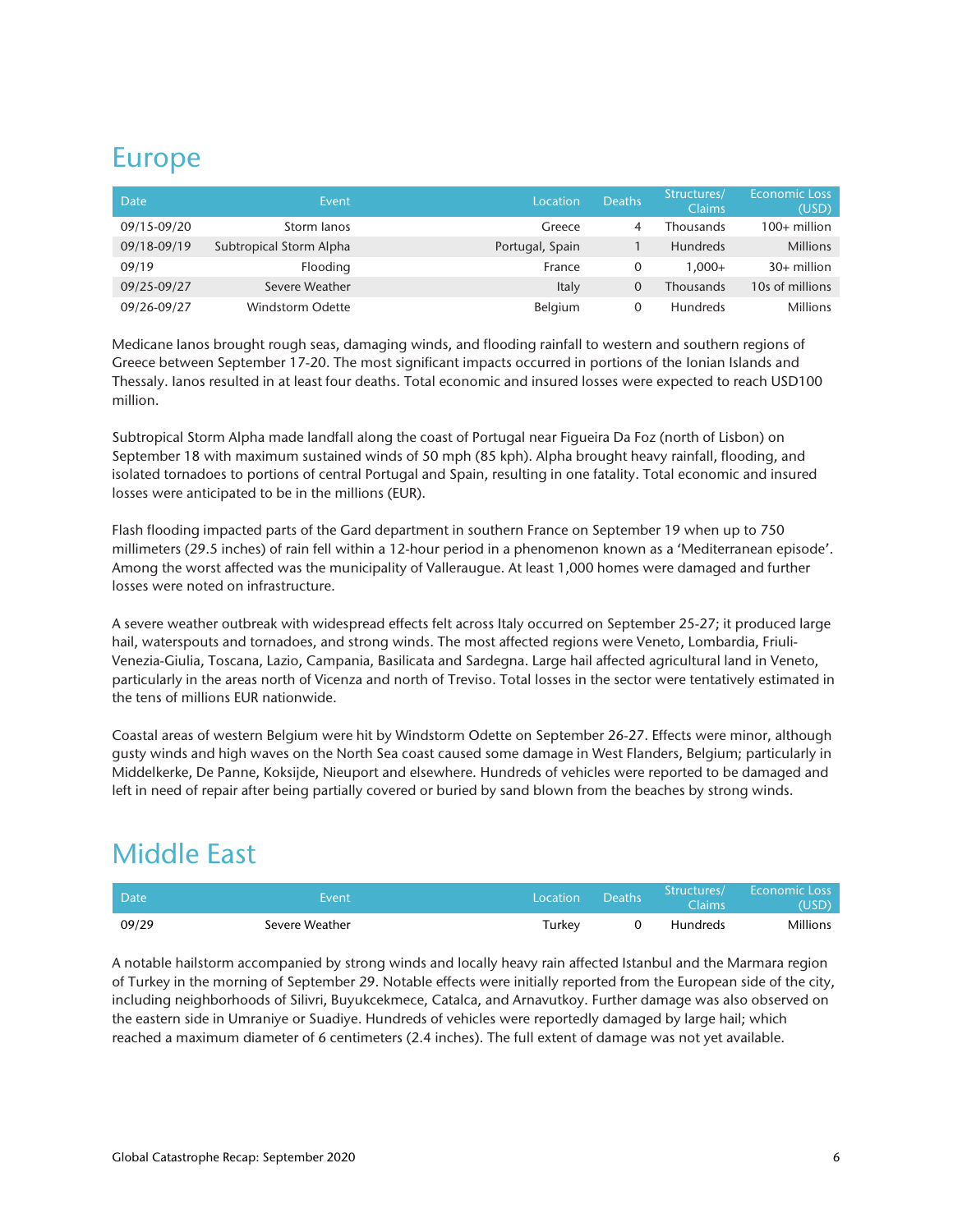## Africa

| Date        | Event    | Location   | <b>Deaths</b> | Structures/<br>Claims | <b>Economic Loss</b><br>(USD) |
|-------------|----------|------------|---------------|-----------------------|-------------------------------|
| 08/31-09/30 | Flooding | Sudan      | 120           | 172.000+              | $250+$ million                |
| 09/01-09/15 | Flooding | Mauritania |               | <b>Hundreds</b>       | <b>Unknown</b>                |
| 09/05       | Flooding | Senegal    |               | <b>Thousands</b>      | $18+$ million                 |
| 09/15-09/30 | Flooding | Ethiopia   |               | <b>Hundreds</b>       | Unknown                       |

Persistent, heavy downpours caused continuation of flooding in Sudan in September; Blue Nile state was the hardest-hit. According to the UN OCHA and governmental agencies, at least 120 fatalities were noted since the start of the unprecedented flooding and more than 172,000 houses sustained damage or were destroyed.

Heavy rains during the first half of September resulted in flooding in parts of Mauritania. Particularly affected were Assaba and Hodh Ech Chargui. There were at least seven fatalities; full extent of material damage was yet to be determined.

Extremely heavy rain resulted in notable flooding in Senegal on September 9. There were at least six fatalities and significant material damage. The country's government released approximately EUR15 million (USD18 million) to deal with the emergency.

Since mid-September, heavy monsoon flooding caused Awash River to break its banks which affected Afar Regional State in northern Ethiopia. Thousands of houses, 200 road sections, and six bridges were either damaged or destroyed. Nearly 50,000 hectares (125,000 acres) of agricultural land was also affected.

## Asia

| Date        | Event                      | Location                          | <b>Deaths</b> | Structures/<br><b>Claims</b> | <b>Economic Loss</b><br>(USD) |
|-------------|----------------------------|-----------------------------------|---------------|------------------------------|-------------------------------|
| 06/01-09/30 | Flooding                   | China                             | 278           | $.4+$ million                | $32+$ billion                 |
| 06/01-09/30 | Flooding                   | India                             | 1,925         | 260,000+                     | $6+$ billion                  |
| 06/01-09/30 | Flooding                   | Nepal                             | 402           | 15.000+                      | 10s of Millions               |
| 07/01-09/30 | Flooding                   | Pakistan                          | 410           | 310,000+                     | $1.5+$ billion                |
| 09/01-09/22 | Flooding                   | Sri Lanka                         | 6             | $1.000+$                     | Unknown                       |
| 09/03-09/04 | Typhoon Maysak             | Korean Peninsula, China           | 32            | $11,200+$                    | $100+$ million                |
| 09/06-09/08 | Typhoon Haishen            | Japan, Korean Peninsula           | 4             | $10,000+$                    | $100+$ million                |
| 09/11-09/30 | Flooding                   | Indonesia                         | 20            | $6,100+$                     | <b>Millions</b>               |
| 09/17-09/21 | <b>Tropical Storm Noul</b> | Vietnam, Laos, Cambodia, Thailand | 18            | $25,000+$                    | $50+$ million                 |

Seasonal monsoon flooding persisted during much of September in China, as officials noted that flooding in some parts of the country was the worst since 1998. Approximately 29 provincial level regions were affected with major impacts noted in the regions located along the greater Yangtze River basin. More than 836 locations along rivers and lakes recorded flooding during the season. According to the China's Ministry of Emergency Management (MEM), at least 278 people were killed, and more than 1.4 million homes were damaged or destroyed year-to-date; most since the arrival of Mei-yu rains in China. Nearly 5 million hectares (12 million acres) of agricultural land was affected. Total combined economic losses were estimated at CNY220 billion (USD32 billion).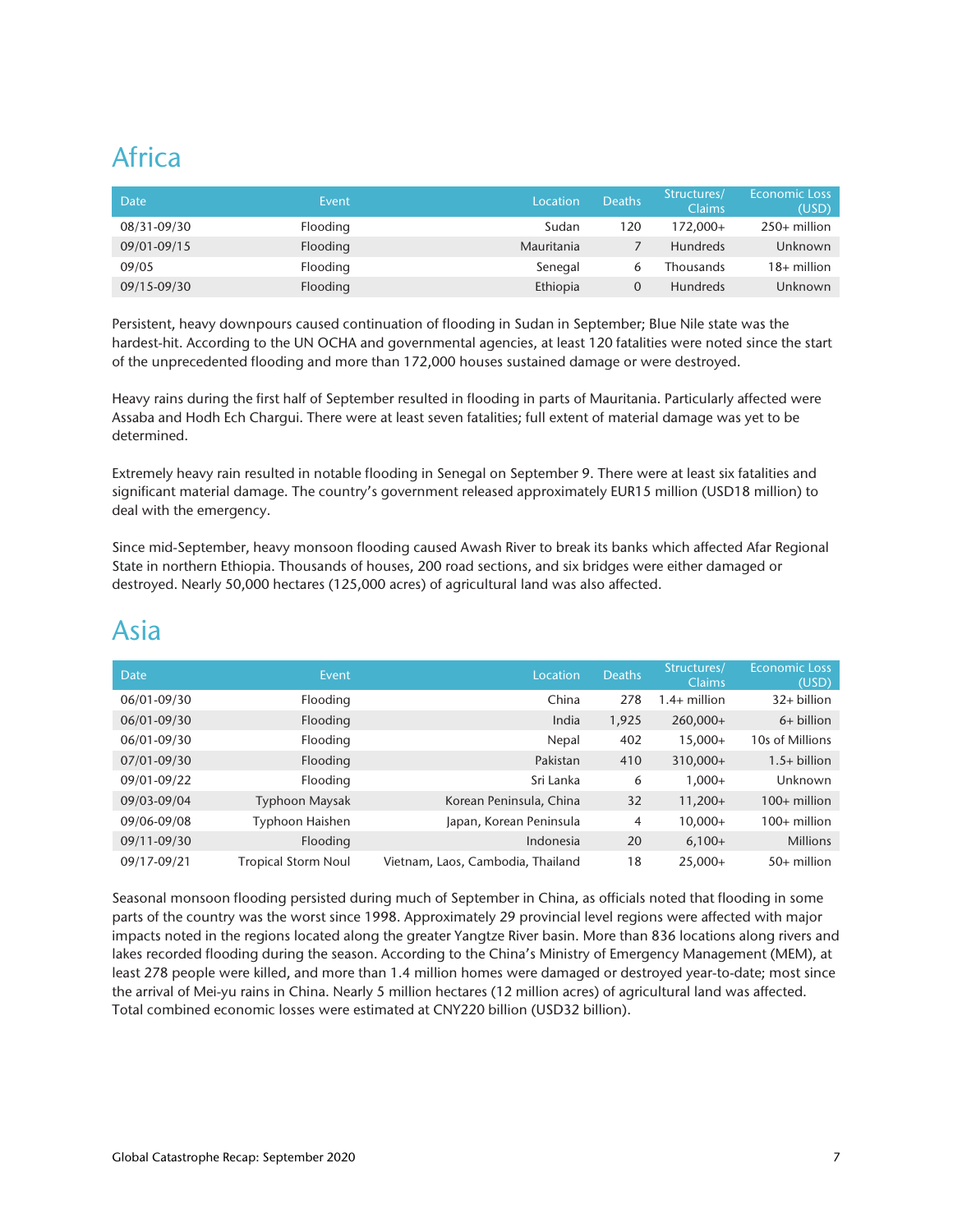Further rainfall associated with the southwest monsoon brought damage and casualties in India during September. Some of the worst-hit states were Assam, West Bengal, Karnataka, Madhya Pradesh, Chhattisgarh, Gujrat, Maharashtra, Kerala, and Odisha. According to the Disaster Management Division, Indian Ministry of Home Affairs, at least 1,925 people were killed and approximately 260,000 homes were damaged or destroyed. Roughly 1.4 million hectares (3.5 million acres) of agricultural land was affected in 30,000 villages across the Indian states. Severe losses were inflicted on the local infrastructure. The total combined losses were anticipated to exceed INR443 billion (USD6 billion).

Above-average rainfall during the 2020 monsoon season prompted further flash floods and landslides in September across Nepal. The seasonal death toll rose to more than 402, including 120 in September alone, per the National Disaster Risk Reduction and Management Authority. Tens of thousands of houses were damaged, and an extensive area of agricultural land was affected. The combined economic toll was likely to surpass USD100 million.

Seasonal monsoon flooding continued to affect Pakistan throughout September. The government cited at least eight episodes of heavy precipitation across the country, claiming no less than 410 lives. Provinces of Sindh, Balochistan, Khyber Pakhtunkhwa, and Punjab were noted as the worst-hit. According to Pakistan's National Disaster Management Agency, no fewer than 310,000 houses were either damaged or destroyed and an extensive area of cropland were inundated. Further losses were inflicted on the local infrastructure. The total combined economic losses were to exceed USD1.5 billion.

At least six people were killed due to heavy precipitation across Sri Lanka since September 1. According to the Disaster Management Centre of Sri Lanka, approximately 1,000 homes were either damaged or destroyed.

Typhoon Maysak made landfall in South Korea near Busan City on September 3 with an estimated 1-minute average sustained winds of 155 kph (100 mph). South Korea's Ministry of Interior and Safety cited two storm-related casualties and notable damage to nearly 2,000 facilities and 5,000 hectares (12,500 acres). The storm later affected the eastern parts of North Korea, China, and Russia, causing at least 30 additional casualties and damage to 9,200 houses. Total combined economic losses were anticipated to surpass USD100 million.

Typhoon Haishen became the third consecutive typhoon to make landfall in the Korean Peninsula in a matter of weeks. Haishen came ashore near the coastal city of Ulsan in South Korea on September 7 with 160 kph (100 mph) winds. At least four casualties were reported in Japan (2) and South Korea (2). The storm spawned notable floodand wind-related damage and major power outages. Around 10,000 combined houses were damaged, destroyed or flooded in storm-related incidents. Total combined economic losses were anticipated to surpass USD100 million.

Heavy rains triggered flash floods and landslides in parts of Indonesia between September 5-30, particularly in the West Kalimantan, Central Kalimantan, Gorontalo, and North Sumatra provinces. According to the National Board for Disaster Management, at least 20 people were killed. Nearly 6,100 homes were damaged, destroyed or inundated.

Tropical Storm Noul made landfall near Da Nang City in Vietnam on September 18. The storm and its remnants resulted in at least 18 combined fatalities in Vietnam (6), Cambodia (11), and Thailand (1). Federal government data cited at least 25,000 combined houses damaged or destroyed, power-outages, and notable damage to agriculture and infrastructure. Total economic losses were estimated at VND755 billion (USD33 million) in Vietnam alone. Given the damage footprints elsewhere in Southeast Asia, the total combined economic losses were likely to surpass USD50 million; likely even higher.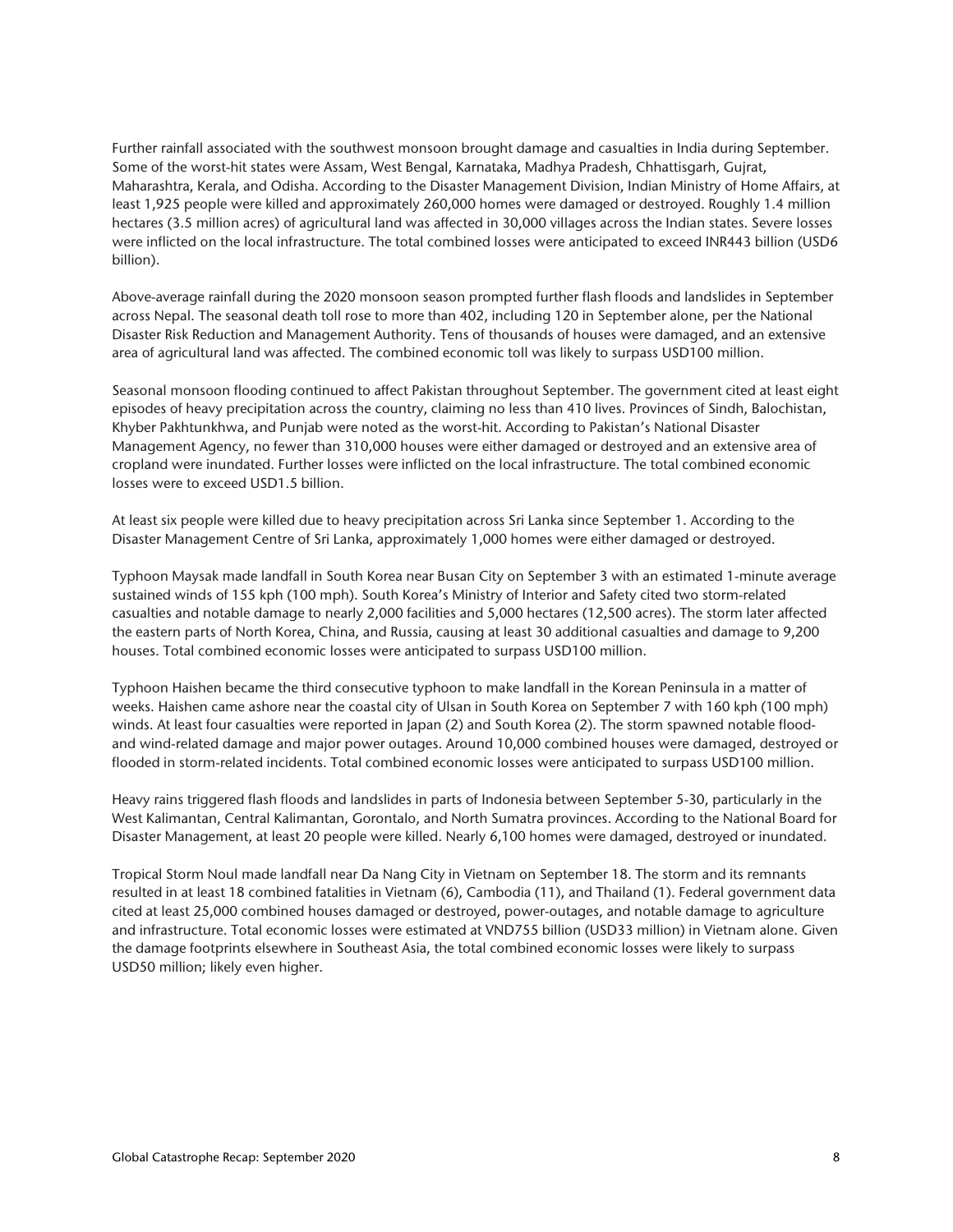## Oceania (Australia, New Zealand, South Pacific Islands)

| <b>Date</b> | Event | Location Deaths | Claims | Structures/ Economic Loss<br>(USD) |
|-------------|-------|-----------------|--------|------------------------------------|
|             |       |                 |        |                                    |

No major natural disaster events were recorded in Oceania during the month of September.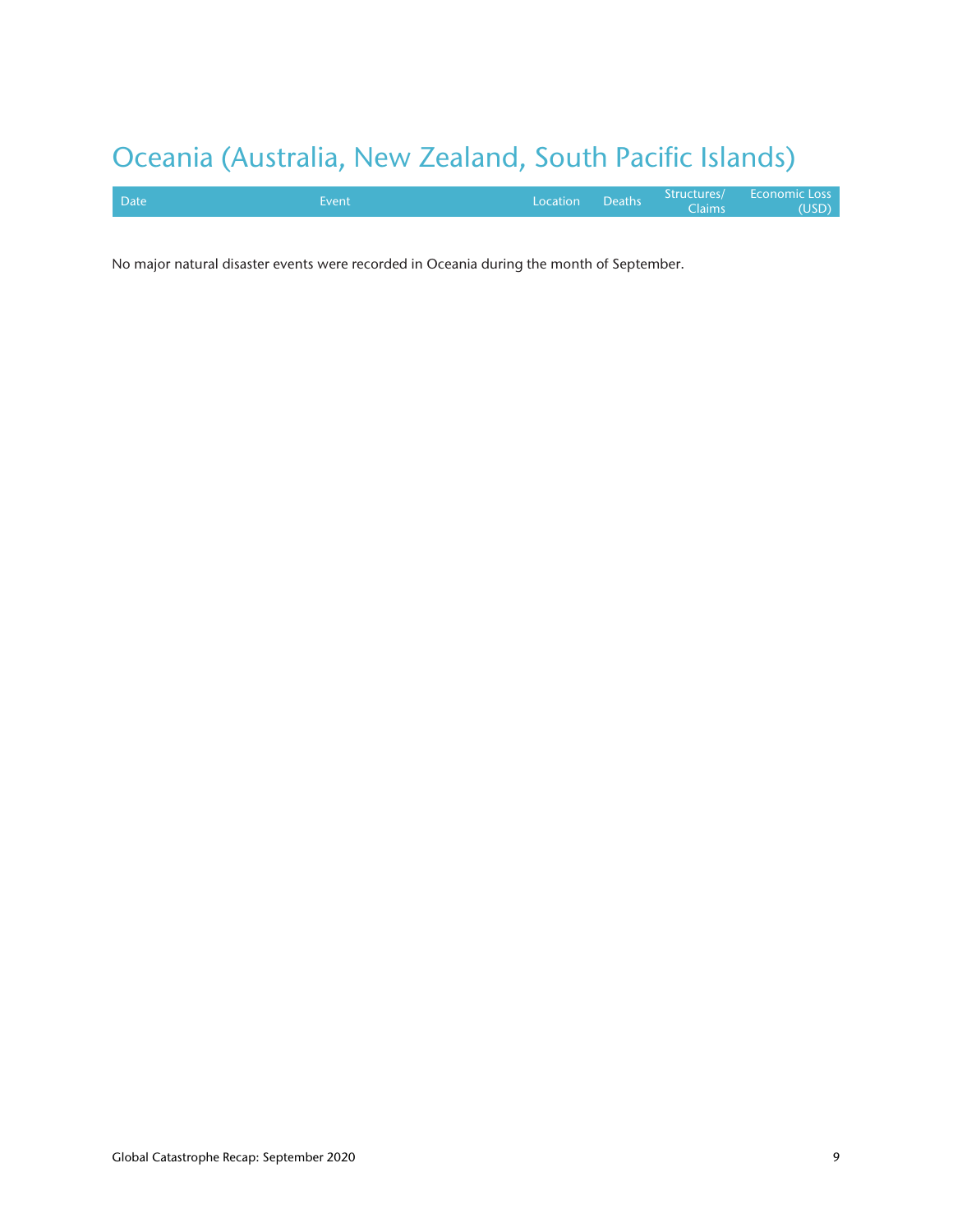## Appendix

## Updated 2020 Data: January-August

### United States

| <b>Date</b>     | Event                           | Location                                 | <b>Deaths</b>    | Structures/<br>Claims | <b>Economic Loss</b><br>(USD) |
|-----------------|---------------------------------|------------------------------------------|------------------|-----------------------|-------------------------------|
| 01/01-12/31     | Drought                         | Nationwide                               | N/A              | N/A                   | $1.0+$ billion                |
| 01/10-01/12     | Severe Weather                  | Central & Eastern U.S.                   | 12               | 115,000+              | $1.28 + billion$              |
| 02/03-02/08     | Severe Weather                  | Central & Eastern U.S.                   | 5                | 135,000+              | 1.5+ billion                  |
| 02/08-02/10     | Severe Weather                  | West                                     | $\mathbf 0$      | $15,000+$             | 140+ million                  |
| 02/10-02/17     | Flooding                        | Southeast                                | 0                | Thousands             | 175+ million                  |
| 02/25-02/27     | Winter Weather                  | Midwest, Northeast                       | $\mathbf{1}$     | Thousands             | 75+ million                   |
| 03/02-03/05     | Severe Weather                  | Midwest, Southeast                       | 25               | 55,000+               | $2.4+$ billion                |
| 03/11-03/13     | Severe Weather                  | Midwest, Southeast                       | $\mathbf 0$      | Thousands             | 75+ million                   |
| 03/17-03/20     | Severe Weather                  | Plains, Midwest, Southeast, Northeast    | 0                | $30,000+$             | 290+ million                  |
| 03/18           | Earthquake                      | Utah                                     | $\mathbf 0$      | Thousands             | 10s of millions               |
| 03/20           | Flooding                        | Midwest                                  | 8                | $30,000+$             | 290+ million                  |
| 03/24-03/25     | Severe Weather                  | Southeast                                | $\mathbf 0$      | Thousands             | 90+ million                   |
| 03/27-03/30     | Severe Weather                  | Plains, Midwest, Southeast, Northeast    | 0                | 165,000+              | 2.9+ billion                  |
| 03/31           | Severe Weather                  | Southeast                                | $\mathbf 0$      | $10,000+$             | 125+ million                  |
| 03/31           | Earthquake                      | Idaho                                    | 0                | $2,000+$              | 20+ million                   |
| 04/06-04/09     | Severe Weather                  | Midwest, Plains, Southeast, Mid-Atlantic | $\mathbf 0$      | 270,000+              | 3.0+ billion                  |
| 04/10-04/14     | Severe Weather                  | Midwest, Plains, Southeast, Mid-Atlantic | 38               | 270,000+              | $3.45+$ billion               |
| 04/18-04/20     | Severe Weather                  | Midwest, Plains, Southeast               | 3                | $70,000+$             | 800+ million                  |
| 04/21-04/24     | Severe Weather                  | Plains, Southeast, Mid-Atlantic          | 7                | 125,000+              | $1.45+$ billion               |
| 04/24-04/26     | Severe Weather                  | Midwest, Plains, Southeast, Mid-Atlantic | $\mathbf 0$      | $65,000+$             | 850+ million                  |
| 04/27-04/30     | Severe Weather                  | Midwest, Plains, Southeast               | 0                | $112,500+$            | 1.05+ billion                 |
| 05/02-05/03     | Severe Weather                  | Plains, Midwest, Southeast               | $\overline{2}$   | 68,000+               | 850+ million                  |
| 05/04-05/05     | Severe Weather                  | Plains, Midwest, Southeast               | 0                | 120,000+              | $1.5+$ billion                |
| 05/05-05/20     | Wildfire                        | Florida                                  | $\mathbf 0$      | $500+$                | 50+ million                   |
| 05/07-05/08     | Severe Weather                  | Plains, Southeast                        | $\mathbf 0$      | $17,000+$             | 150+ million                  |
| $05/13 - 05/15$ | Severe Weather                  | Plains, Midwest, Northeast               | $\boldsymbol{0}$ | $55,000+$             | 530+ million                  |
| 05/15           | Earthquake                      | Nevada                                   | 0                | Unknown               | 10+ million                   |
| 05/16-05/21     | Severe Weather & Floods         | Plains, Midwest, Southeast               | $\mathbf{1}$     | 110,000+              | $1.9+$ billion                |
| 05/20-05/24     | Severe Weather                  | Rockies, Plains, Midwest                 | 2                | 140,000+              | $1.65 + billion$              |
| 05/24-05/27     | <b>Tropical Storm Bertha</b>    | Southeast, Mid-Atlantic                  | $\mathbf 0$      | $15,000+$             | 200+ million                  |
| 05/25-05/26     | Severe Weather                  | Plains, Midwest, Southeast               | 0                | $15,000+$             | 135+ million                  |
| 05/27-05/28     | Severe Weather                  | Texas                                    | $\boldsymbol{0}$ | 125,000+              | $1.55+$ billion               |
| 05/30-05/31     | Severe Weather                  | Northwest                                | 0                | Hundreds              | 10s of millions               |
| 06/02-06/04     | Severe Weather                  | Plains, Midwest, Northeast               | 3                | $57,500+$             | 775+ million                  |
| 06/04           | Severe Weather                  | South Dakota                             | 0                | $30,000+$             | 380+ million                  |
| 06/05-06/11     | Severe Weather                  | West, Rockies, Plains, Midwest           | $\mathbf 0$      | 77,500+               | 800+ million                  |
| 06/06-06/09     | <b>Tropical Storm Cristobal</b> | Southeast, Plains, Midwest               | 1                | $20,000+$             | 325+ million                  |
| 06/19-06/22     | Severe Weather                  | Plains, Midwest, Southeast               | $\mathbf 0$      | $35,000+$             | 255+ million                  |
| 06/26-06/27     | Severe Weather                  | Plains, Midwest                          | $\mathbf 0$      | $10,000+$             | 65+ million                   |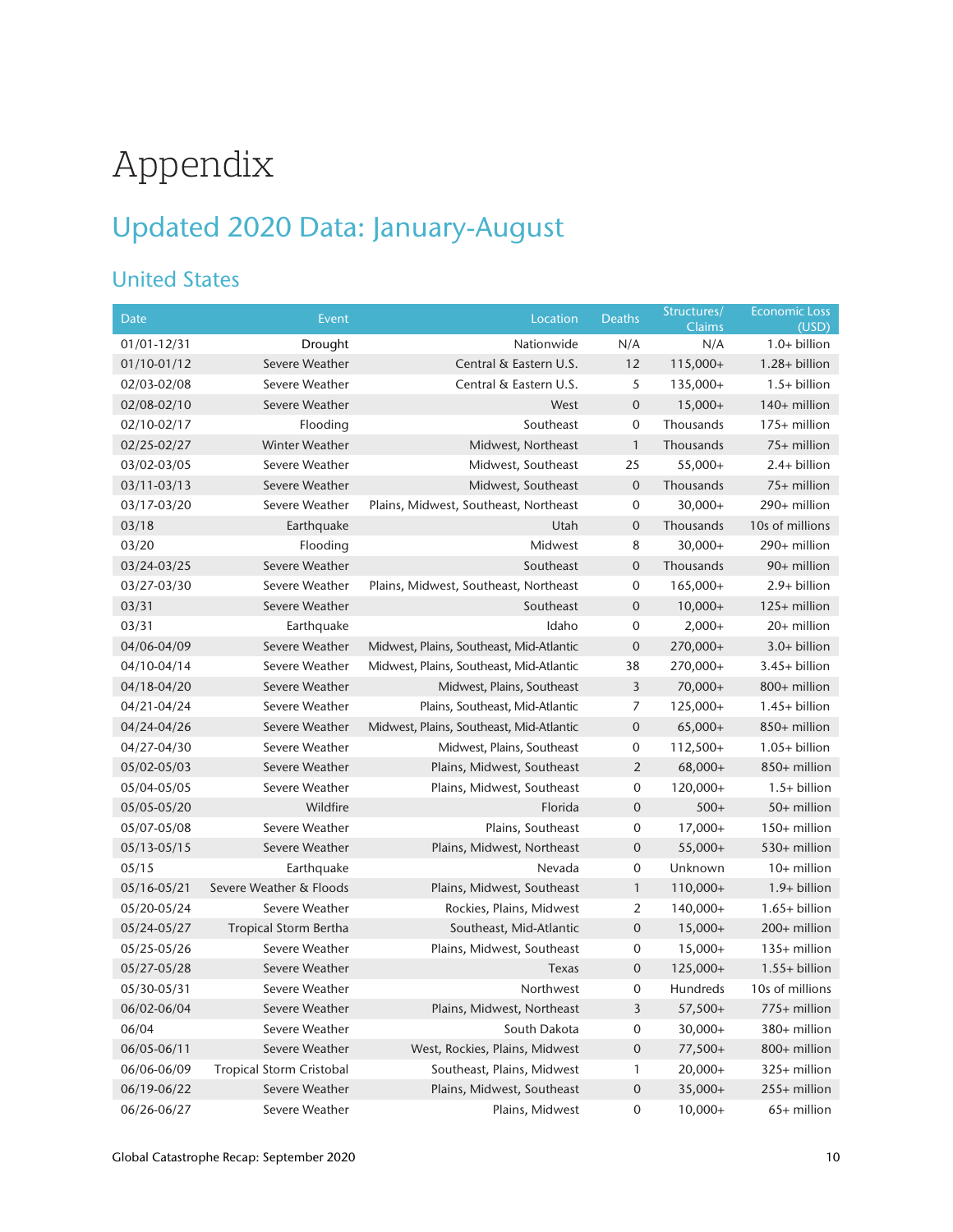| Date        | Event                     | Location                            | <b>Deaths</b>  | Structures/<br><b>Claims</b> | <b>Economic Loss</b><br>(USD) |
|-------------|---------------------------|-------------------------------------|----------------|------------------------------|-------------------------------|
| 07/02-07/10 | Severe Weather            | Rockies, Plains, Midwest            | $\mathbf{1}$   | Thousands                    | $150+$ million                |
| 07/05-07/07 | Severe Weather            | Mid-Atlantic                        | 1              | $17,500+$                    | $215+$ million                |
| 07/10-07/11 | <b>Tropical Storm Fay</b> | Southeast, Northeast                | 6              | $15,000+$                    | 350+ million                  |
| 07/10-07/12 | Severe Weather            | Rockies, Plains, Southeast, Midwest | $\mathbf 0$    | 97,500+                      | $1.2+$ billion                |
| 07/17-07/19 | Severe Weather            | Plains, Midwest, Northeast          | $\overline{0}$ | $14,000+$                    | 150+ million                  |
| 07/20-07/23 | Severe Weather            | Plains, Midwest, Mid-Atlantic       | $\mathbf 0$    | $7,500+$                     | 100+ million                  |
| 07/25-07/27 | Hurricane Hanna           | Texas                               | $\mathbf{0}$   | 45,000+                      | 775+ million                  |
| 07/26-07/27 | Hurricane Douglas         | Hawaii                              | $\mathbf 0$    | Unknown                      | Negligible                    |
| 08/02-08/04 | Hurricane Isaias          | Southeast, Mid-Atlantic, Northeast  | 15             | 340,000+                     | 5+ billion                    |
| 08/05       | Severe Weather            | Colorado                            | $\mathbf 0$    | $22,000+$                    | $260+$ million                |
| 08/08-08/12 | Severe Weather            | Plains, Midwest, Mid-Atlantic       | $\overline{4}$ | 325,000+                     | 8+ billion                    |
| 08/09       | Earthquake                | North Carolina                      | $\mathbf{0}$   | <b>Hundreds</b>              | 25+ million                   |
| 08/13-08/17 | Severe Weather            | Plains, Midwest                     | $\mathbf 0$    | $40,000+$                    | 400+ million                  |
| 08/18       | Severe Weather            | Florida                             | $\mathbf 0$    | $2,000+$                     | 50+ million                   |
| 08/23-08/24 | Hurricane Marco           | Southeast                           | $\overline{0}$ | Hundreds                     | $25+$ million                 |
| 08/26-08/28 | Severe Weather            | Plains, Mid-Atlantic, Northeast     | 0              | $25,000+$                    | 205+ million                  |
| 08/27-08/29 | Hurricane Laura           | Plains, Southeast, Mid-Atlantic     | 33             | 400,000+                     | 14+ billion                   |
| 08/29-08/30 | Severe Weather            | Plains                              | $\mathbf 0$    | $25,000+$                    | $110+$ million                |

### Remainder of North America (Non-U.S.)

| <b>Date</b>     | Event                           | Location                         | <b>Deaths</b>    | Structures/<br><b>Claims</b> | <b>Economic Loss</b><br>(USD) |
|-----------------|---------------------------------|----------------------------------|------------------|------------------------------|-------------------------------|
| 01/07-01/11     | Earthquake                      | <b>Puerto Rico</b>               | 1                | $20,000+$                    | $1.45+$ billion               |
| 01/11-01/12     | Flooding                        | Canada                           | $\mathbf{0}$     | $6,200+$                     | 180+ million                  |
| $01/14 - 01/18$ | <b>Winter Weather</b>           | Canada                           | $\mathbf 0$      | Thousands                    | 10s of millions               |
| 01/14-01/20     | Winter Weather                  | Canada                           | $\mathbf{0}$     | Thousands                    | 10s of millions               |
| 01/17-01/18     | Winter Weather                  | Canada                           | $\mathbf 0$      | Thousands                    | 10s of millions               |
| 01/28           | Earthquake                      | Cayman Islands, Jamaica, Cuba    | $\boldsymbol{0}$ | $2,250+$                     | <b>Millions</b>               |
| 01/31-02/01     | Flooding                        | Canada                           | $\mathbf 0$      | $2,000+$                     | 10s of millions               |
| 02/06-02/08     | <b>Winter Weather</b>           | Canada                           | $\mathbf{0}$     | $2,000+$                     | 10s of millions               |
| 02/26-02/28     | <b>Winter Weather</b>           | Canada                           | 1                | Thousands                    | 75+ million                   |
| 02/28-02/29     | Severe Weather                  | Honduras                         | 3                | <b>Hundreds</b>              | <b>Millions</b>               |
| 04/13           | Flooding                        | Canada                           | $\mathbf 0$      | $1,500+$                     | $25+$ million                 |
| 04/26-04/30     | Flooding                        | Canada                           | $\mathbf{1}$     | $4,000+$                     | 885+ million                  |
| 05/02           | Earthquake                      | <b>Puerto Rico</b>               | $\mathbf{0}$     | $3,000+$                     | $150+$ million                |
| 05/09           | Severe Weather                  | Mexico                           | 2                | $100+$                       | <b>Millions</b>               |
| 05/31           | <b>Tropical Storm Amanda</b>    | El Salvador, Guatemala, Honduras | $33+$            | $3,400+$                     | 200+ million                  |
| 06/01-06/05     | <b>Tropical Storm Cristobal</b> | Mexico, Guatemala, El Salvador   | $\mathbf{1}$     | $10,000+$                    | 340+ million                  |
| 06/13-06/14     | Severe Weather                  | Canada                           | 0                | $65,000+$                    | $1.4+$ billion                |
| 06/23           | Earthquake                      | Mexico                           | 10               | Thousands                    | 75+ million                   |
| 06/28-06/29     | Severe Weather                  | Canada                           | $\mathbf 0$      | $2,000+$                     | 55+ million                   |
| 07/08           | Severe Weather                  | Canada                           | 0                | Thousands                    | 10s of millions+              |
| 07/12           | Severe Weather                  | Canada                           | $\mathbf{O}$     | Hundreds                     | 25+ million                   |
| 07/16           | Severe Weather                  | Canada                           | $\mathbf{0}$     | $1,000+$                     | 25+ million                   |
| 07/19           | Severe Weather                  | Canada                           | 0                | $1,000+$                     | 30+ million                   |
| 07/23-07/24     | Severe Weather                  | Canada                           | $\mathbf 0$      | $11,000+$                    | 133+ million                  |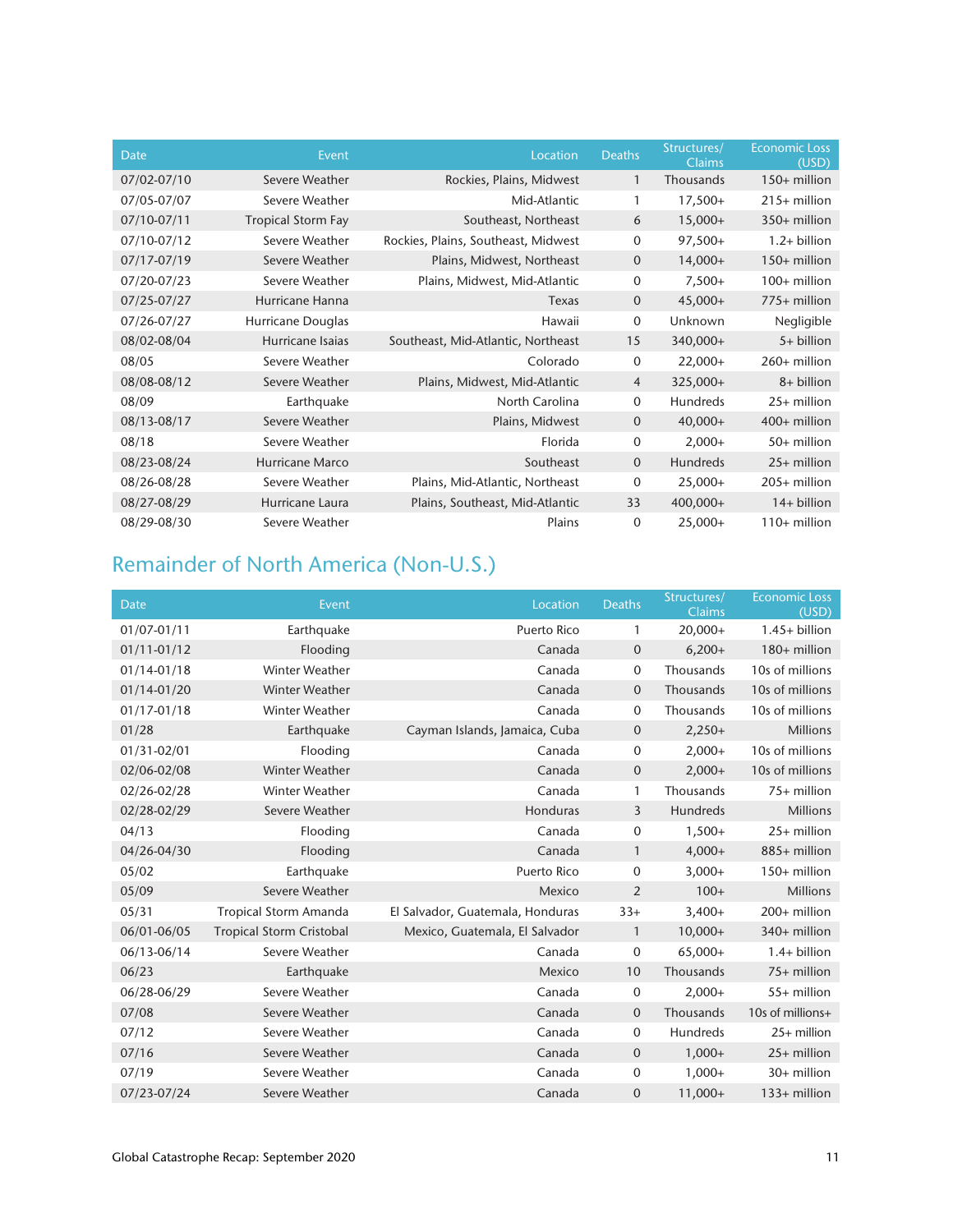| Date        | Event                      | Location           | <b>Deaths</b> | Structures/<br>Claims | <b>Economic Loss</b><br>(USD) |
|-------------|----------------------------|--------------------|---------------|-----------------------|-------------------------------|
| 07/25-07/27 | Hurricane Hanna            | Mexico             |               | Thousands             | $100+$ million                |
| 07/28-08/01 | Hurricane Isaias           | Caribbean, Canada  | 3             | Thousands             | $225+$ million                |
| 08/02-08/03 | Severe Weather             | Canada             | 0             | $5.000+$              | $57+$ million                 |
| 08/18-08/21 | <b>Hurricane Genevieve</b> | Mexico             |               | <b>Hundreds</b>       | <b>Millions</b>               |
| 08/21-08/22 | Hurricane Marco            | Mexico, Costa Rica |               | Thousands             | 10s of millions               |
| 08/22-08/25 | Hurricane Laura            | Caribbean          | 35            | Thousands             | $100+$ million                |

### South America

| <b>Date</b> | Event          | Location       | <b>Deaths</b> | Structures/<br><b>Claims</b> | <b>Economic Loss</b><br>(USD) |
|-------------|----------------|----------------|---------------|------------------------------|-------------------------------|
| 01/17-01/29 | Flooding       | <b>Brazil</b>  | 70            | <b>Thousands</b>             | $300+$ million                |
| 02/08-02/29 | Flooding       | <b>Bolivia</b> | 17            | $1,000+$                     | 10s of millions               |
| 02/09-02/10 | Flooding       | Brazil         | 4             | $4,000+$                     | $50+$ million                 |
| 02/11-02/19 | Flooding       | Argentina      |               | $1,000+$                     | 10s of millions               |
| 02/17-02/25 | Flooding       | Peru           | 4             | $2,400+$                     | 10s of millions               |
| 02/25-02/27 | Flooding       | Colombia       | 8             | $750+$                       | <b>Millions</b>               |
| 03/01-03/03 | Flooding       | <b>Brazil</b>  | 70            | Thousands                    | 10s of millions               |
| 06/30       | Severe Weather | <b>Brazil</b>  | 10            | <b>Thousands</b>             | 10s of millions               |
| 07/01-07/15 | Flooding       | <b>Brazil</b>  | $\mathbf 0$   | $1,000+$                     | 10s of millions               |
| 07/01-07/15 | Flooding       | Colombia       | 11            | $6,000+$                     | <b>Millions</b>               |
| 08/14-08/15 | Severe Weather | <b>Brazil</b>  |               | $5,000+$                     | 16+ million                   |

### Europe

| Date        | Event                   | Location                         | <b>Deaths</b>  | Structures/<br>Claims | <b>Economic Loss</b><br>(USD) |
|-------------|-------------------------|----------------------------------|----------------|-----------------------|-------------------------------|
| 01/13       | Windstorm Brendan       | Ireland, United Kingdom          | 1              | Thousands             | 10s of millions               |
| 01/19-01/23 | Flooding                | Spain                            | 14             | $11,600+$             | 300+ million                  |
| 02/03-02/04 | <b>Windstorm Petra</b>  | Central Europe                   | 3              | $12,500+$             | 180+ million                  |
| 02/09-02/10 | <b>Windstorm Ciara</b>  | Western & Central Europe         | 14             | $1.1+$ million        | $2.6+$ billion                |
| 02/15-02/16 | <b>Windstorm Dennis</b> | Western & Northern Europe        | 6              | Thousands             | 700+ million                  |
| 02/23-02/24 | Windstorm Yulia         | Central Europe                   | $\overline{0}$ | Thousands             | $100+$ million                |
| 02/27       | Windstorm Bianca        | Western & Central Europe         | $\mathbf{O}$   | Thousands             | 10s of millions               |
| 02/29       | Windstorm Jorge         | Western Europe                   | $\mathbf 0$    | Thousands             | 10s of millions               |
| 03/01       | Windstorm Leon          | France                           | $\mathbf{O}$   | Hundreds              | <b>Millions</b>               |
| 03/02       | <b>Windstorm Karine</b> | France, Spain                    | $\overline{0}$ | Hundreds              | <b>Millions</b>               |
| 03/03       | Windstorm Myriam        | France, Spain                    | 0              | Thousands             | 10s of millions               |
| 03/12       | <b>Windstorm Laura</b>  | Denmark, Sweden, Germany, Poland | $\mathbf{0}$   | Thousands             | 10s of millions               |
| 03/22       | Earthquake              | Croatia                          | 1              | $26,197+$             | $1.1+$ billion                |
| 03/23-04/02 | <b>Winter Weather</b>   | Central & Southern Europe        | $\mathbf 0$    | N/A                   | 500+ million                  |
| 04/01       | Flooding                | Spain                            | 0              | $2,000+$              | $15+$ million                 |
| 04/04-04/06 | Flooding                | Greece                           | $\overline{0}$ | <b>Hundreds</b>       | <b>Millions</b>               |
| 04/15       | <b>Winter Weather</b>   | Austria                          | 0              | N/A                   | 30+ million                   |
| 04/17       | Severe Weather          | France                           | $\mathbf{0}$   | $500+$                | <b>Millions</b>               |
| 05/09-05/11 | Severe Weather          | Western & Central Europe         | $\mathbf{O}$   | <b>Hundreds</b>       | 10s of millions               |
| 05/29-05/30 | Severe Weather          | Ukraine & Belarus                | $\mathbf{0}$   | <b>Hundreds</b>       | <b>Millions</b>               |
| 06/07       | Flooding                | Central Europe                   | 2              | Thousands             | 10s of millions               |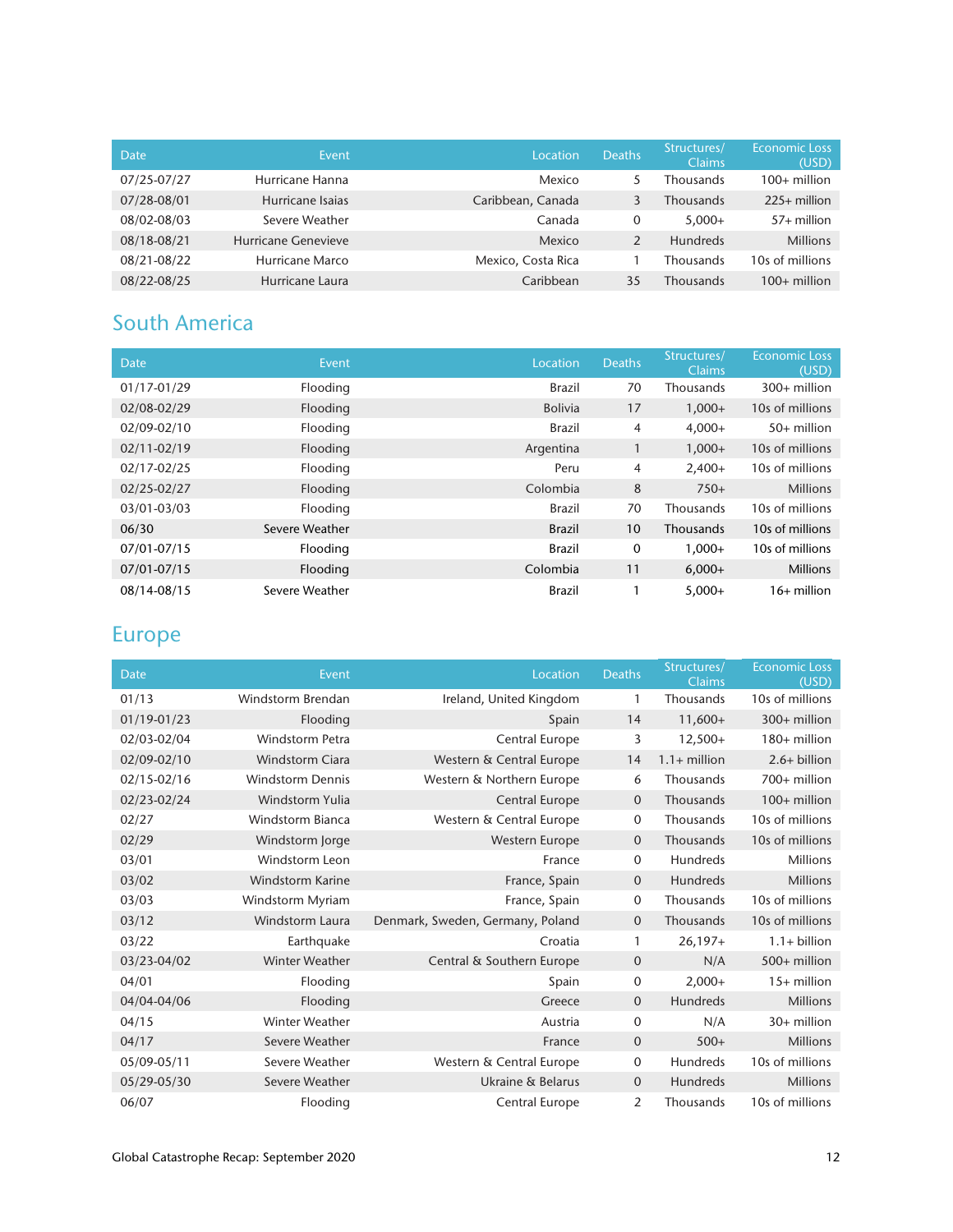| <b>Date</b> | Event                    | Location                     | <b>Deaths</b>  | Structures/<br><b>Claims</b> | <b>Economic Loss</b><br>(USD) |
|-------------|--------------------------|------------------------------|----------------|------------------------------|-------------------------------|
| 06/10-06/26 | Flooding                 | Romania                      | 3              | $3,100+$                     | 85+ million                   |
| 06/11       | Flooding                 | France                       | $\mathbf 0$    | Hundreds                     | <b>Millions</b>               |
| 06/13-06/15 | Severe Weather           | Central Europe               | $\mathbf{1}$   | $20,000+$                    | 10s of millions               |
| 06/22-06/29 | Flooding                 | Ukraine, Central Europe      | 4              | $22,000+$                    | 345+ million                  |
| 06/22-06/23 | Flooding                 | Serbia, Bosnia & Herzegovina | 0              | $1,800+$                     | $43+$ million                 |
| 06/26-06/29 | Severe Weather           | Central Europe               | $\mathbf 0$    | Thousands                    | 60+ million                   |
| 07/06       | Wildfire                 | Ukraine                      | 5              | $100+$                       | 144+ million                  |
| 07/14       | Severe Weather           | Spain                        | 0              | Thousands                    | 35+ million                   |
| 07/14-07/15 | Severe Weather           | Russia                       | $\mathbf 0$    | $1,500+$                     | <b>Millions</b>               |
| 07/15       | Flooding                 | Italy                        | 2              | $500+$                       | <b>Millions</b>               |
| 07/28-07/29 | Severe Weather           | Central Europe               | $\overline{0}$ | Thousands                    | 80+ million                   |
| 08/04-08/05 | Severe Weather           | Central Europe               | 0              | Thousands                    | 100+ million                  |
| 08/08-08/09 | Flooding                 | Greece                       | 8              | $3,000+$                     | <b>Millions</b>               |
| 08/09-08/12 | Severe Weather           | Central Europe               | $\mathbf{0}$   | Hundreds                     | <b>Millions</b>               |
| 08/11       | Severe Weather           | Spain                        | 0              | Thousands                    | <b>Millions</b>               |
| 08/19-08/20 | Windstorm Ellen          | Ireland, United Kingdom      | $\mathbf 0$    | Hundreds                     | <b>Millions</b>               |
| 08/22-08/23 | Severe Weather           | Italy, Austria               | $\mathbf 0$    | Hundreds                     | <b>Millions</b>               |
| 08/25-08/26 | <b>Windstorm Francis</b> | Western & Central Europe     | 0              | Hundreds                     | <b>Millions</b>               |
| 08/29-08/30 | Severe Weather           | Italy, Central Europe        | 4              | Thousands                    | 100+ million                  |

#### Middle East

| <b>Date</b> | Event          | Location     | <b>Deaths</b> | Structures/<br>Claims | <b>Economic Loss</b><br>(USD) |
|-------------|----------------|--------------|---------------|-----------------------|-------------------------------|
| 01/04-01/09 | Flooding       | Israel       | 7             | $45,000+$             | 580+ million                  |
| 01/09-01/20 | Flooding       | Iran         | 4             | $20,000+$             | 808+ million                  |
| 01/24       | Earthquake     | Turkey       | 41            | $23,000+$             | 10s of millions               |
| 02/04-02/05 | Winter Weather | Turkey       | 41            | Unknown               | Unknown                       |
| 02/23       | Earthquake     | Turkey, Iran | 14            | $6,000+$              | <b>Millions</b>               |
| 02/24-04/30 | Flooding       | <b>Iran</b>  | 23            | $10,000+$             | 1.2+ billion*                 |
| 03/12-03/13 | Flooding       | Egypt        | 40            | Thousands             | 76+ million                   |
| 03/18       | Flooding       | Iraq         | 8             | $1,000+$              | <b>Millions</b>               |
| 03/25       | Flooding       | Yemen        | 2             | $2,000+$              | $10+$ million                 |
| 04/15-04/30 | Flooding       | Yemen        | 14            | Hundreds              | Unknown                       |
| 05/27-05/31 | Flooding       | Oman         | 3             | Hundreds              | <b>Millions</b>               |
| 06/03-06/04 | Flooding       | Yemen        | 16            | Hundreds              | Unknown                       |
| 06/14       | Earthquake     | Turkey       | 1             | $2,200+$              | <b>Millions</b>               |
| 06/21-06/23 | Flooding       | Turkey       | 7             | Hundreds              | <b>Millions</b>               |
| 07/22-07/25 | Flooding       | Yemen        | 17            | $100+$                | Unknown                       |
| 08/02-08/07 | Flooding       | Yemen        | 174           | Hundreds              | <b>Millions</b>               |
| 08/22-08/23 | Flooding       | Turkey       | 15            | $690+$                | 10+ million                   |

\*Free market conversion rate; Unofficial local exchange (USD325 million)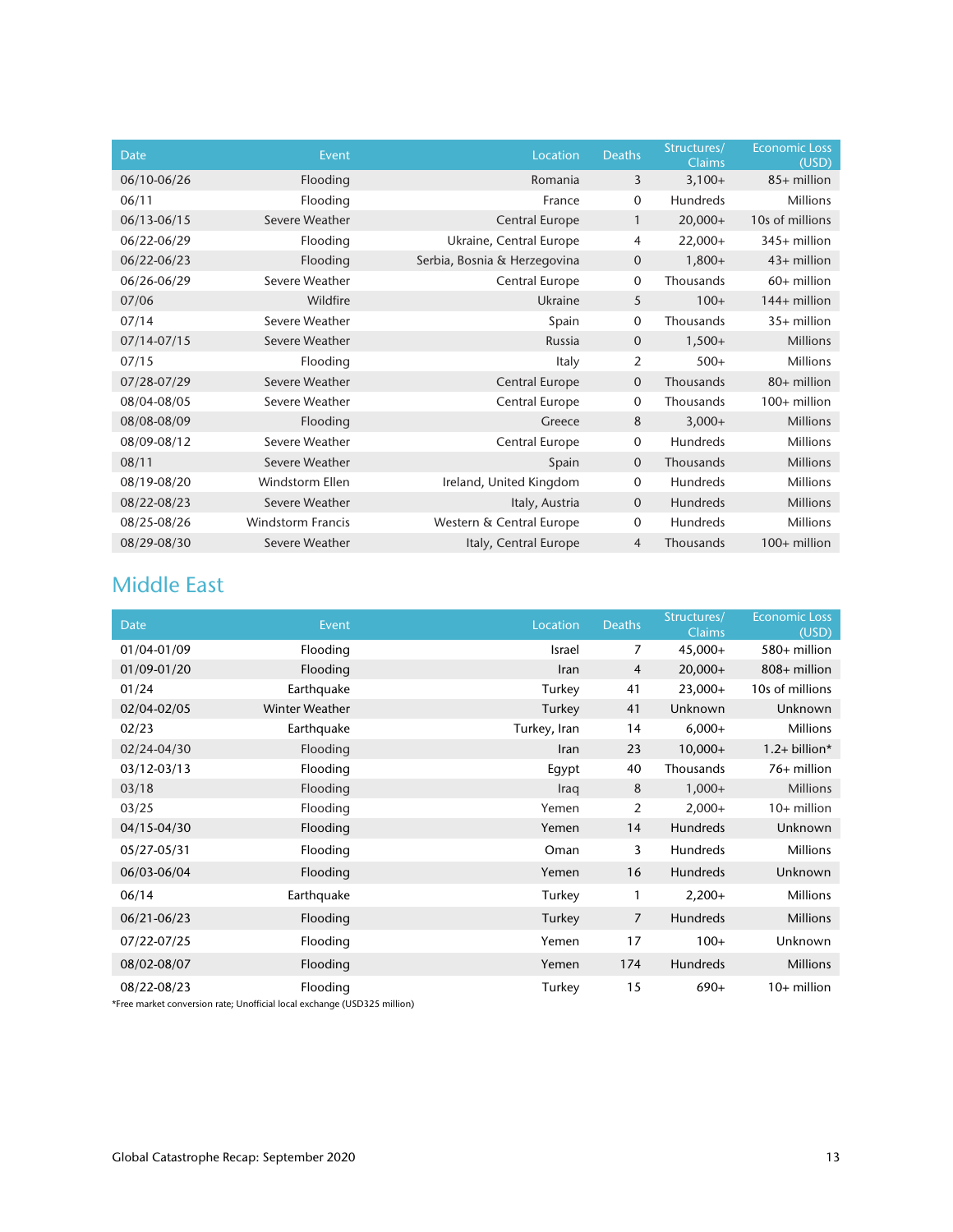### Africa

| Date        | Event          | Location                         | <b>Deaths</b>  | Structures/<br>Claims | <b>Economic Loss</b><br>(USD) |
|-------------|----------------|----------------------------------|----------------|-----------------------|-------------------------------|
| 01/01-01/31 | Flooding       | Madagascar, Mozambique           | 60             | $25,800+$             | <b>Millions</b>               |
| 01/28-02/03 | Flooding       | Tanzania                         | 40             | $3,000+$              | <b>Millions</b>               |
| 01/28-02/13 | Flooding       | Burundi                          | 3              | $5,000+$              | <b>Millions</b>               |
| 01/01-03/31 | Flooding       | Rwanda                           | 60             | Thousands             | <b>Millions</b>               |
| 01/01-03/31 | Flooding       | Rwanda                           | 60             | $1,000+$              | <b>Millions</b>               |
| 03/10-03/17 | Flooding       | Tanzania                         | $\mathbf 0$    | $3,500+$              | Unknown                       |
| 03/13-03/17 | Cyclone Herold | Madagascar                       | $\overline{4}$ | $1,000+$              | Unknown                       |
| 03/14-03/18 | Flooding       | Democratic Republic of the Congo | $\mathbf{0}$   | $5,000+$              | <b>Millions</b>               |
| 03/16-03/22 | Severe Weather | Burundi                          | 2              | $1,000+$              | <b>Millions</b>               |
| 03/17-03/22 | Flooding       | Zambia                           | $\mathbf{0}$   | $2,200+$              | Unknown                       |
| 03/24-05/31 | Flooding       | Kenya                            | 237            | $15,000+$             | <b>Millions</b>               |
| 04/13-04/19 | Flooding       | Burundi                          | $\mathbf 0$    | $6,000+$              | <b>Millions</b>               |
| 04/16-04/17 | Flooding       | Democratic Republic of the Congo | 52             | $18,500+$             | <b>Millions</b>               |
| 04/17-04/25 | Flooding       | Rwanda                           | 16             | $750+$                | Unknown                       |
| 04/18       | Flooding       | Angola                           | 24             | $2,000+$              | <b>Millions</b>               |
| 04/20-04/21 | Flooding       | Djibouti                         | 8              | Thousands             | Millions                      |
| 04/20-04/28 | Flooding       | Somalia                          | 13             | <b>Hundreds</b>       | Unknown                       |
| 05/01-05/07 | Flooding       | Rwanda                           | 73             | Hundreds              | Unknown                       |
| 05/09       | Flooding       | Ethiopia                         | 12             | Unknown               | Negligible                    |
| 05/28       | Flooding       | Ethiopia                         | 10             | Unknown               | Negligible                    |
| 06/15-07/20 | Flooding       | Somalia                          | $\overline{4}$ | Thousands             | Unknown                       |
| 06/18       | Flooding       | <b>Ivory Coast</b>               | $17+$          | $12+$                 | Unknown                       |
| 06/24-07/31 | Flooding       | Nigeria                          | $30+$          | <b>Hundreds</b>       | Unknown                       |
| 07/01-08/31 | Flooding       | Niger                            | 51             | $22,000+$             | <b>Millions</b>               |
| 07/01-08/31 | Flooding       | South Sudan                      | <b>NA</b>      | Thousands             | <b>Millions</b>               |
| 08/01-08/31 | Flooding       | Mali                             | $\mathbf 0$    | $2,000+$              | Unknown                       |
| 08/01-08/31 | Flooding       | Chad                             | 10             | $2,500+$              | <b>Millions</b>               |
| 08/01-08/31 | Flooding       | Sudan                            | 102            | 100,000+              | 100+ million                  |
| 08/01-08/31 | Flooding       | Kenya                            | 0              | $1,000+$              | Unknown                       |
| 08/25-08/31 | Flooding       | Uganda                           | 8              | Thousands             | Unknown                       |

#### Asia

| <b>Date</b>     | Event          | Location                     | <b>Deaths</b>  | Structures/<br><b>Claims</b> | <b>Economic Loss</b><br>(USD) |
|-----------------|----------------|------------------------------|----------------|------------------------------|-------------------------------|
| 01/01-08/31     | Drought        | China                        | N/A            | N/A                          | $2.4+$ billion                |
| 01/04-01/07     | Winter Weather | China                        | $\overline{0}$ | $5,000+$                     | $70+$ million                 |
| 01/05-01/09     | Severe Weather | China                        | $\mathbf 0$    | $2,500+$                     | $35+$ million                 |
| $01/11 - 01/14$ | Winter Weather | Afghanistan, Pakistan, India | 157            | Thousands                    | <b>Millions</b>               |
| 01/12-01/15     | Volcano        | Philippines                  | 0              | $3,813+$                     | $67+$ million                 |
| 01/19           | Earthquake     | China                        |                | $8.000 +$                    | $25+$ million                 |
| 01/23-01/28     | Flooding       | Indonesia                    | 10             | $15,000+$                    | <b>Millions</b>               |
| 01/23-01/26     | Winter Weather | China                        | $\mathbf{0}$   | $1,000+$                     | $239+$ million                |
| 02/07-02/12     | Flooding       | Indonesia                    | $\mathbf 0$    | $4,000+$                     | <b>Millions</b>               |
| 02/12-02/15     | Severe Weather | China                        |                | <b>Hundreds</b>              | $16+$ million                 |
| 02/13-02/16     | Winter Weather | China                        | $\Omega$       | <b>Hundreds</b>              | $30+$ million                 |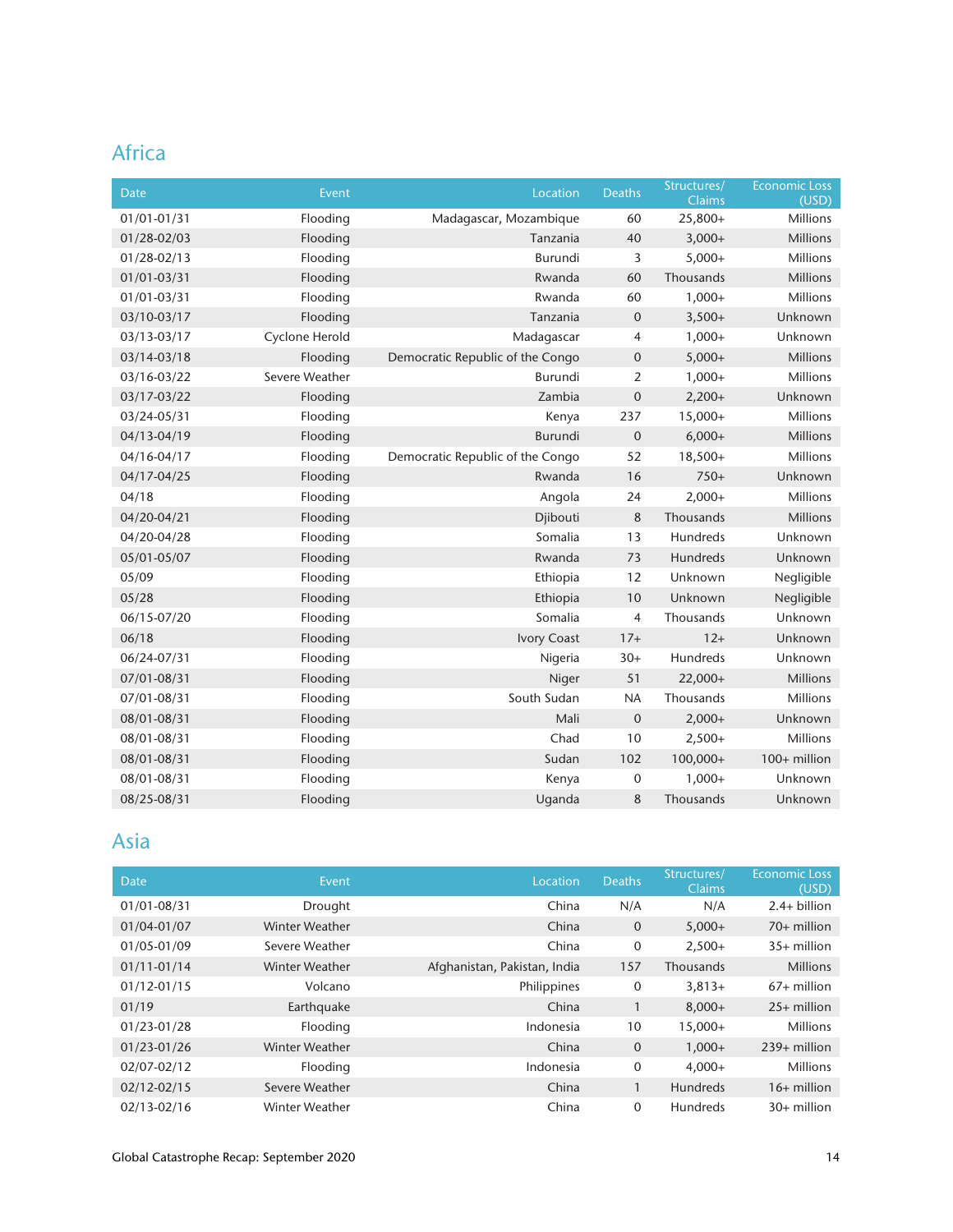| Date        | Event                         | Location                     | Deaths           | Structures/<br>Claims | <b>Economic Loss</b><br>(USD) |
|-------------|-------------------------------|------------------------------|------------------|-----------------------|-------------------------------|
| 02/16-02/20 | Flooding                      | Indonesia                    | 6                | $20,000+$             | <b>Millions</b>               |
| 02/21-02/25 | Flooding                      | Indonesia                    | 10               | $35,000+$             | 10s of millions               |
| 03/02-03/05 | Severe Weather                | Vietnam                      | 3                | $7,187+$              | $1.5+$ million                |
| 03/04-03/13 | Flooding                      | Pakistan                     | 44               | $1,000+$              | Unknown                       |
| 03/04-03/06 | Flooding                      | Indonesia                    | $\overline{2}$   | $8,000+$              | 7.2+ million                  |
| 03/13       | Flooding                      | <b>East Timor</b>            | 3                | $2,000+$              | 20+ million                   |
| 03/20-03/21 | Flooding                      | Indonesia                    | $\mathbf 0$      | $10,000+$             | <b>Millions</b>               |
| 03/21-03/25 | Severe Weather                | Vietnam                      | $\mathbf{1}$     | $5,430+$              | 4.1+ million                  |
| 03/25-03/31 | Flooding                      | Afghanistan                  | 35               | $3,000+$              | Unknown                       |
| 03/30       | Flooding                      | China                        | 8                | Unknown               | Millions                      |
| 03/30-03/31 | Flooding                      | Indonesia                    | 1                | $11,900+$             | <b>Millions</b>               |
| 03/30-03/31 | Wildfire                      | China                        | 19               | N/A                   | Negligible                    |
| 04/01       | Earthquake                    | China                        | $\mathbf{1}$     | $3,400+$              | 25+ million                   |
| 04/01-04/30 | Flooding                      | China                        | 0                | $5,000+$              | 285+ million                  |
| 04/01-04/30 | Severe Weather                | China                        | $\mathbf 0$      | $10,000+$             | 250+ million                  |
| 04/04-04/05 | Flooding                      | Indonesia                    | 3                | Hundreds              | Unknown                       |
| 04/09-04/16 | Flooding                      | Indonesia                    | $\boldsymbol{0}$ | $7,500+$              | Unknown                       |
| 04/10-04/12 | Flooding                      | Vietnam                      | 0                | $716+$                | $1.7+$ million                |
| 04/13-04/14 | Severe Weather                | China                        | 0                | $2,000+$              | 15+ million                   |
| 04/17-04/19 | Severe Weather                | China                        | 0                | $7,500+$              | $65+$ million                 |
| 04/19-04/22 | <b>Winter Weather</b>         | China                        | $\mathbf 0$      | Unknown               | 475+ million                  |
| 04/20-04/28 | Flooding                      | Indonesia                    | 3                | $2,500+$              | Millions                      |
| 04/21-04/22 | Severe Weather                | China                        | $\boldsymbol{0}$ | Thousands             | 72+ million                   |
| 04/22-04/27 | Flooding                      | Vietnam                      | 3                | $6,000+$              | Millions                      |
| 04/27       | Severe Weather                | Uzbekistan, Turkmenistan     | 1                | $5,000+$              | <b>Millions</b>               |
| 04/29-05/09 | Severe Weather                | Thailand                     | 2                | $10,100+$             | <b>Millions</b>               |
| 04/30       | Flooding                      | Indonesia                    | $\boldsymbol{0}$ | $22,000+$             | Millions                      |
| 04/30-05/05 | Flooding                      | Indonesia                    | 3                | $25,000+$             | <b>Millions</b>               |
| 05/02-05/05 | Flooding                      | Afghanistan                  | $\overline{4}$   | $1,100+$              | Unknown                       |
| 05/02-05/05 | Flooding                      | China                        | 0                | Unknown               | 92+ million                   |
| 05/03-05/05 | Winter Weather                | China                        | $\mathbf 0$      | Unknown               | 70+ million                   |
| 05/05-05/08 | Flooding                      | Indonesia                    | 7                | $916+$                | Unknown                       |
| 05/07-05/10 | Severe Weather                | Vietnam                      | 1                | $8,720+$              | Millions                      |
| 05/10       | Severe Weather                | India                        | 29               | Unknown               | Millions                      |
| 05/14-05/15 | Typhoon Vongfong              | Philippines                  | $\pmb{0}$        | $20,000+$             | 50+ million                   |
| 05/15-05/19 | Severe Weather                | Vietnam                      | 3                | $2,000+$              | Unknown                       |
| 05/15-05/22 | Cyclone Amphan                | India, Bangladesh, Sri Lanka | $118+$           | 1.2+ million          | 13+ billion                   |
| 05/15-05/31 | Severe Weather                | China                        | 4                | Unknown               | 71+ million                   |
| 05/18-05/25 | Flooding                      | Indonesia                    | 0                | $4,000+$              | Millions                      |
| 05/18       | Earthquake                    | China                        | 4                | $1,100+$              | 17+ million                   |
| 05/19-05/22 | Flooding                      | China                        | $\overline{7}$   | Unknown               | 128+ million                  |
| 05/25-05/26 | Severe Weather                | Russia                       | 6                | Thousands             | Millions                      |
| 06/01-08/31 | Flooding                      | Bangladesh                   | 257              | 1.3+ million          | 500+ million                  |
| 06/03-06/04 | <b>Tropical Strom Nisarga</b> | India                        | 6                | 500,000+              | 660+ million                  |
| 06/10-06/14 | <b>Tropical Storm Nuri</b>    | China, Philippines           | 0                | Thousands             | Unknown                       |
| 06/11-06/13 | Flooding                      | Indonesia                    | 1                | $4,850+$              | $2.1+$ million                |
| 06/24-06/25 | Severe Weather                | India                        | 127              | Thousands             | 10s of millions               |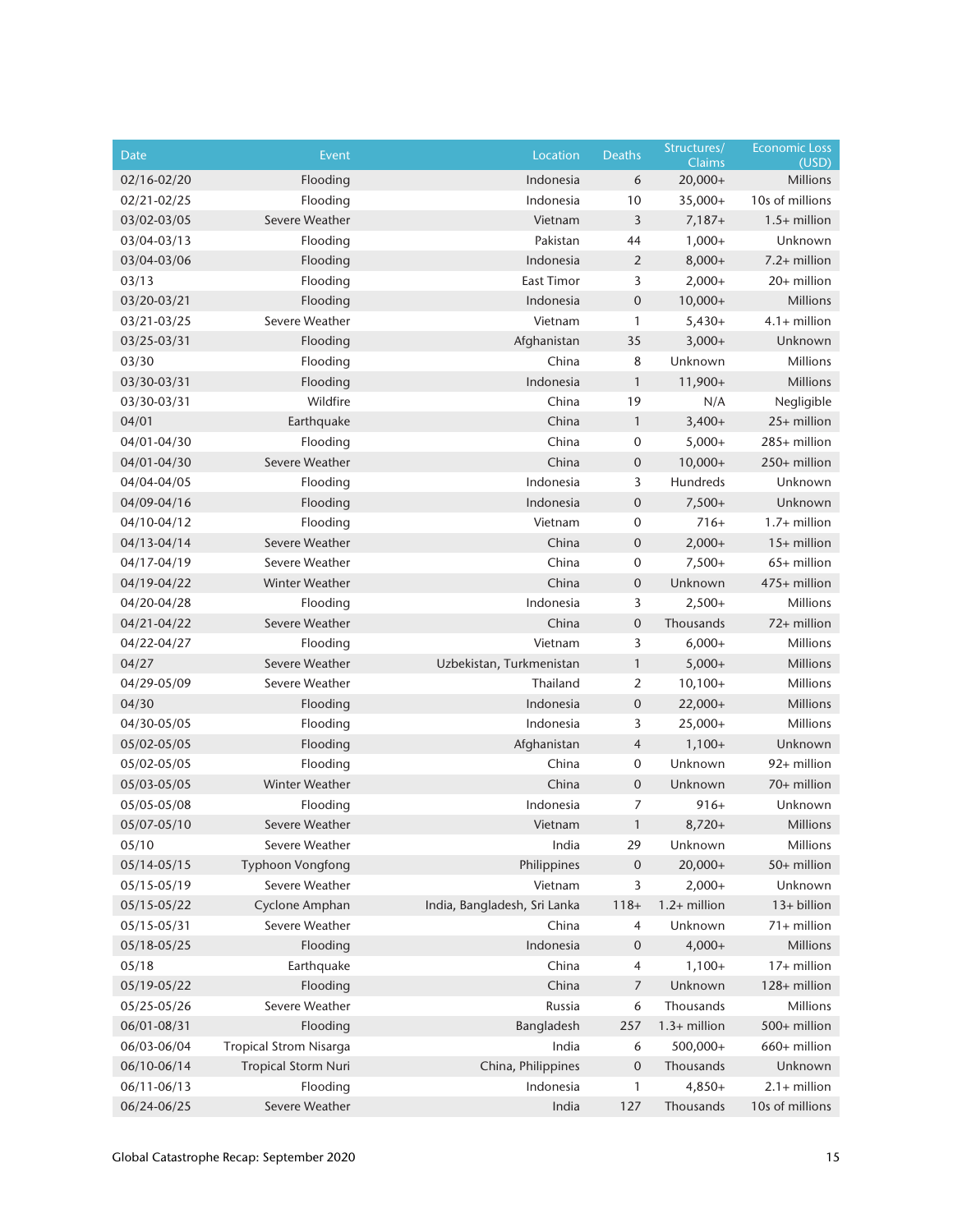| Date        | Event                       | Location                        | <b>Deaths</b> | Structures/<br><b>Claims</b> | <b>Economic Loss</b><br>(USD) |
|-------------|-----------------------------|---------------------------------|---------------|------------------------------|-------------------------------|
| 06/27-07/01 | Flooding                    | Malaysia                        | $\mathbf 0$   | Unknown                      | $6.8+$ million                |
| 07/01-08/14 | Flooding                    | South Korea                     | 42            | $14,100+$                    | 420+ million                  |
| 07/02-07/04 | Flooding                    | Mongolia                        | 8             | $2,500+$                     | $1.7+$ million                |
| 07/03-07/10 | Flooding                    | Japan                           | 82            | $20,000+$                    | 5.0+ billion                  |
| 07/03-07/30 | Flooding                    | Indonesia                       | 109           | $21,600+$                    | <b>Millions</b>               |
| 07/18-07/21 | Flooding                    | Vietnam                         | 5             | $3,000+$                     | $22+$ million                 |
| 07/19-07/30 | Flooding                    | Myanmar                         | $\mathbf 0$   | $4,000+$                     | Unknown                       |
| 07/31-08/01 | Flooding                    | Afghanistan                     | 14            | <b>Hundreds</b>              | Unknown                       |
| 08/01-08/03 | Tropical Storm Sinlaku      | Vietnam, Thailand               | 6             | $12,000+$                    | <b>Millions</b>               |
| 08/03-08/04 | Typhoon Hagupit             | China, Taiwan                   | $\mathbf{1}$  | Thousands                    | $1.5+$ billion                |
| 08/04-08/10 | Flooding                    | North Korea                     | 22            | $17,000+$                    | <b>Millions</b>               |
| 08/10-08/11 | Tropical Storm Jangmi       | South Korea, Japan              | 0             | Thousands                    | <b>Millions</b>               |
| 08/11-08/12 | Typhoon Mekkhala            | China                           | 0             | Thousands                    | $161 +$ million               |
| 08/18       | Earthquake                  | Philippines                     | $\mathbf{1}$  | $1,000+$                     | Negligible                    |
| 08/18-08/19 | <b>Tropical Strom Higos</b> | China, Vietnam, Thailand        | 11            | $4,000+$                     | 142+ millions                 |
| 08/21-08/24 | Flooding                    | Vietnam, Thailand               | 9             | $5,000+$                     | <b>Millions</b>               |
| 08/22-08/27 | Typhoon Bavi                | North Korea, South Korea, China | $\mathbf 0$   | Hundreds                     | <b>Millions</b>               |
| 08/24-08/27 | Flooding                    | Afghanistan                     | 190           | $2,000+$                     | Unknown                       |

### Oceania (Australia, New Zealand, South Pacific Islands)

| <b>Date</b> | Event                 | Location                              | <b>Deaths</b>  | Structures/<br><b>Claims</b> | <b>Economic Loss</b><br>(USD) |
|-------------|-----------------------|---------------------------------------|----------------|------------------------------|-------------------------------|
| 11/08-01/17 | Heatwave/Bushfire     | Australia                             | 34             | $23,362+$                    | <b>Billions</b>               |
| 01/18-01/20 | Severe Weather        | Australia                             | $\overline{0}$ | $129,201+$                   | $1.6+$ billion                |
| 02/01-02/08 | Flooding              | New Zealand                           | 0              | $1,100+$                     | $25+$ million                 |
| 02/07-02/11 | Severe Weather        | Australia                             | $\overline{0}$ | $100,384+$                   | $1.0+$ billion                |
| 02/25       | Severe Weather        | Australia                             | 0              | $2,000+$                     | <b>Millions</b>               |
| 03/21-03/24 | Flooding              | Papua New Guinea                      | 12             | $1,000+$                     | <b>Unknown</b>                |
| 04/04-04/07 | Flooding              | Papua New Guinea                      | $\mathbf 0$    | $1,000+$                     | <b>Millions</b>               |
| 04/05-04/11 | <b>Cyclone Harold</b> | Solomon Islands, Vanuatu, Fiji, Tonga | 30             | $10,000+$                    | 100s of millions              |
| 04/10       | Flooding              | Papua New Guinea                      | 10             | Unknown                      | Negligible                    |
| 04/19       | Severe Weather        | Australia                             | $\overline{0}$ | Thousands                    | <b>Millions</b>               |
| 5/25        | Severe Weather        | Australia                             | $\mathbf{0}$   | <b>Hundreds</b>              | <b>Millions</b>               |
| 06/26-06/27 | Severe Weather        | New Zealand                           | $\overline{0}$ | <b>Hundreds</b>              | <b>Millions</b>               |
| 07/17-07/18 | Flooding              | New Zealand                           | $\mathbf{0}$   | Thousands                    | <b>Millions</b>               |
| 08/05-08/08 | Severe Weather        | Australia                             | $\mathbf{0}$   | 2,000                        | <b>Millions</b>               |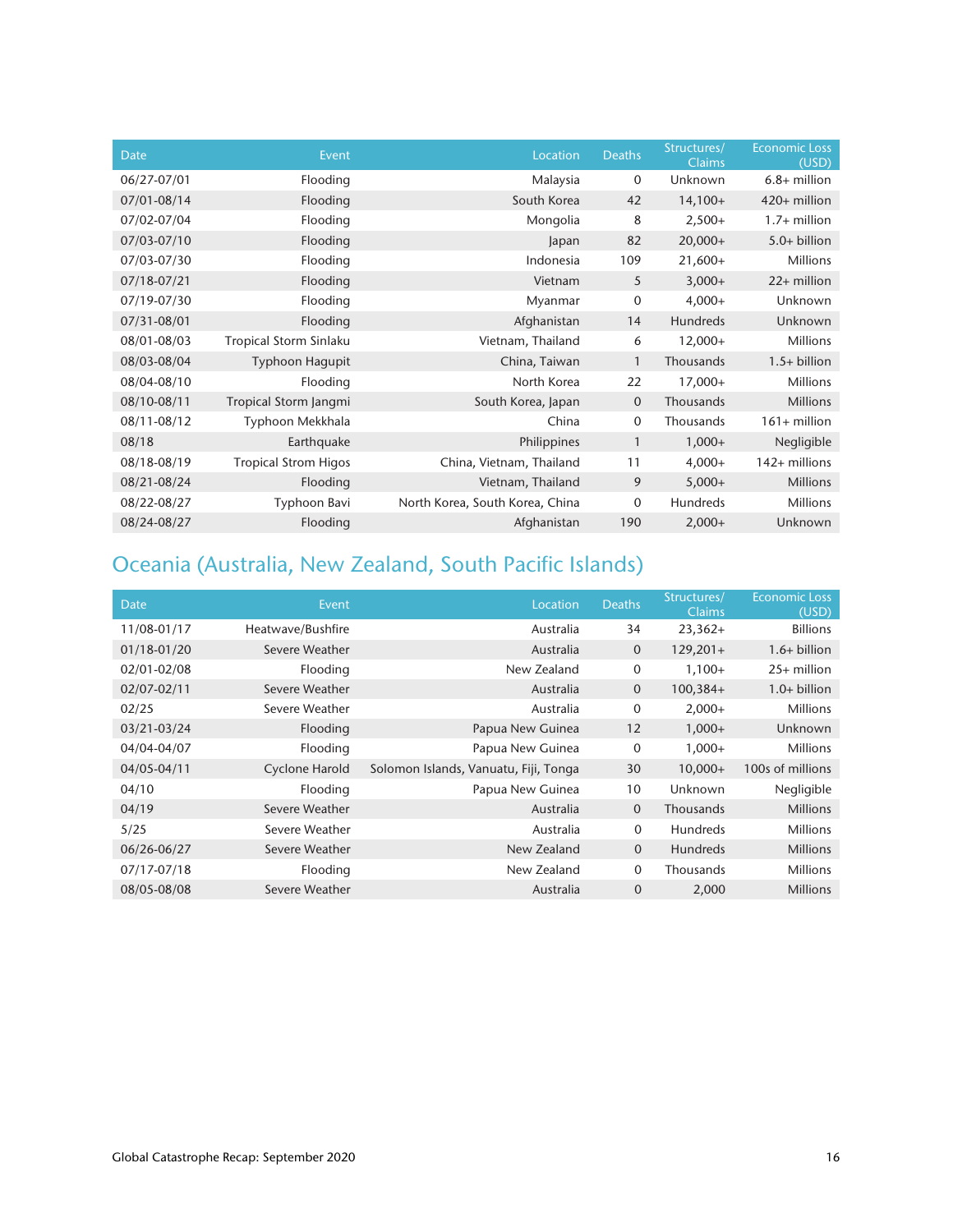## Additional Report Details

TD = Tropical Depression, TS = Tropical Storm, HU = Hurricane, TY = Typhoon, STY = Super Typhoon, CY = Cyclone

Fatality estimates as reported by public news media sources and official government agencies.

Structures defined as any building – including barns, outbuildings, mobile homes, single or multiple family dwellings, and commercial facilities – that is damaged or destroyed by winds, earthquakes, hail, flood, tornadoes, hurricanes or any other natural-occurring phenomenon. Claims defined as the number of claims (which could be a combination of homeowners, commercial, auto and others) reported by various public and private insurance entities through press releases or various public media outlets.

Damage estimates are obtained from various public media sources, including news websites, publications from insurance companies, financial institution press releases and official government agencies. Damage estimates are determined based on various public media sources, including news websites, publications from insurance companies, financial institution press releases, and official government agencies. Economic loss totals are separate from any available insured loss estimates. An insured loss is the portion of the economic loss covered by public or private insurance entities. In rare instances, specific events may include modeled loss estimates determined from utilizing Impact Forecasting's suite of catastrophe model products.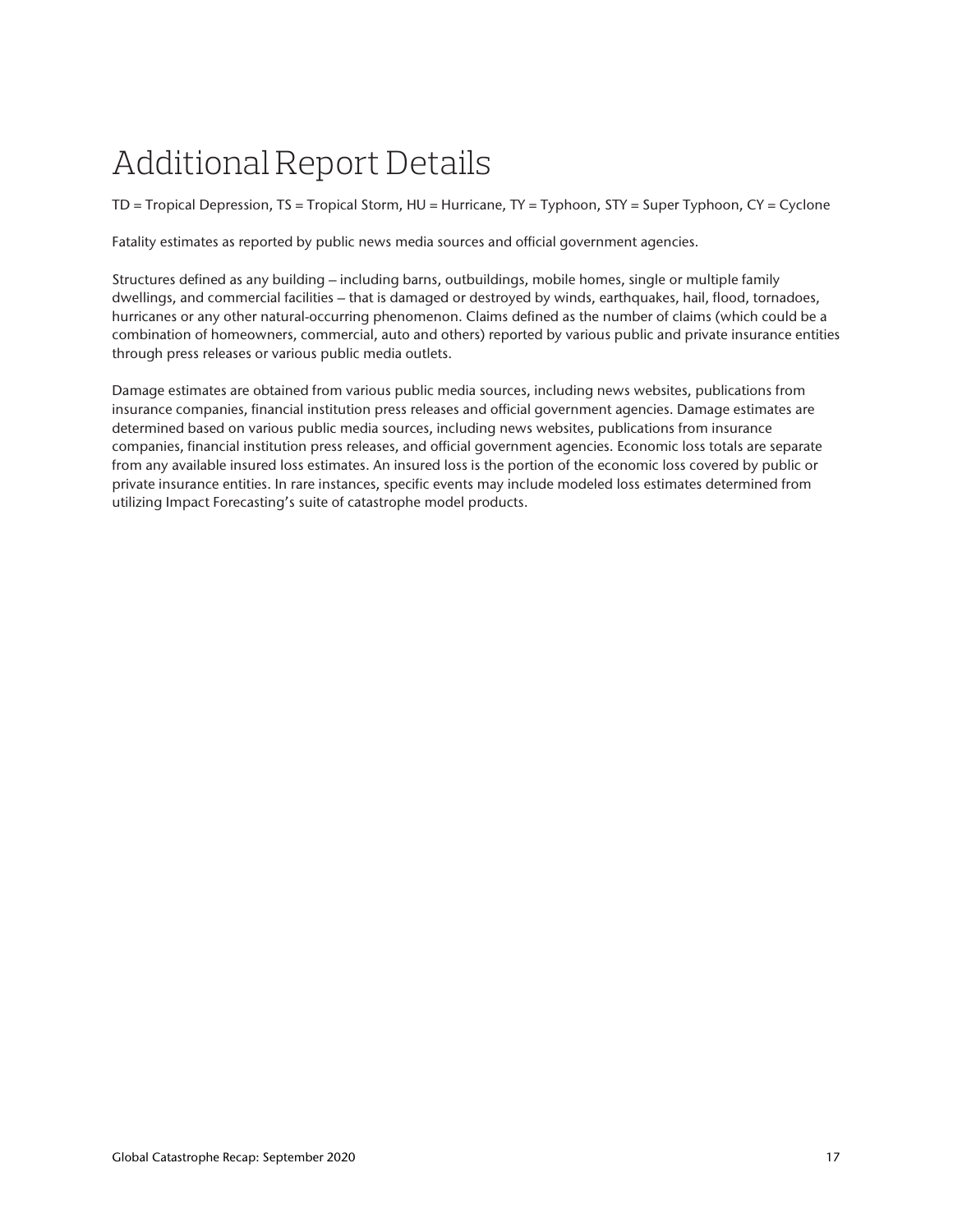## Contact Information

#### Adam Podlaha

Head of Impact Forecasting Impact Forecasting Aon adam.podlaha@aon.com

#### Michal Lörinc

Senior Catastrophe Analyst Impact Forecasting Aon michal.lorinc@aon.com

#### Gaurav Srivastava

Catastrophe Analyst Impact Forecasting Aon gaurav.srivastava6@aon.com

#### Steve Bowen

Director & Meteorologist Head of Catastrophe Insight Impact Forecasting Aon steven.bowen@aon.com

#### Brian Kerschner

Senior Catastrophe Analyst Impact Forecasting Aon brian.kerschner@aon.com